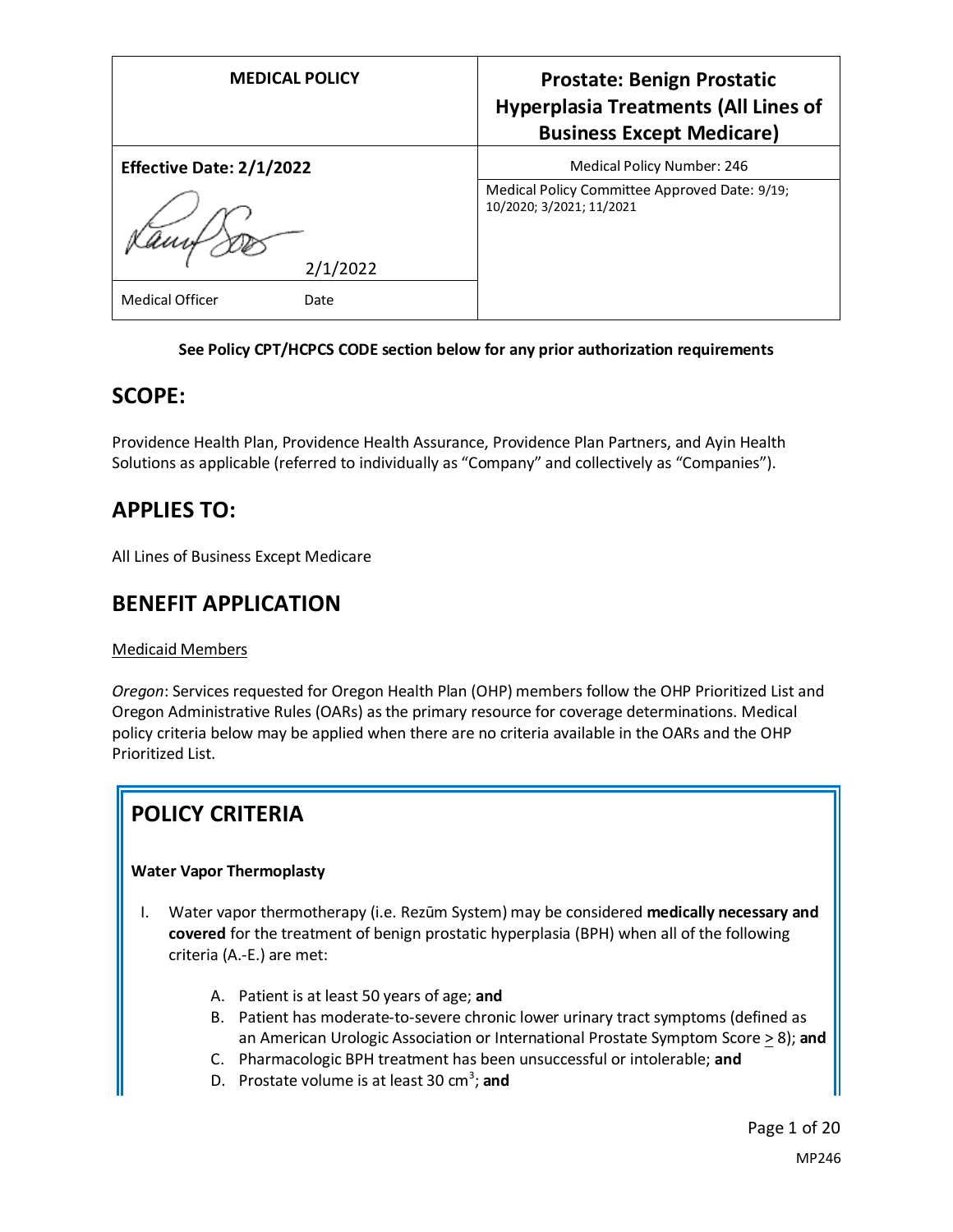- E. Prostate volume is no greater than 80  $cm<sup>3</sup>$ .
- II. Water vapor thermotherapy (i.e., Rezūm System) is considered **investigational and not covered** when criterion I. above is not met.

#### **Prostatic Urethral Lift**

- III. The prostatic urethral lift (PUL) procedure (i.e. UroLift®) may be considered medically necessary and covered for the treatment of symptomatic benign prostatic hyperplasia (BPH) when all of the following criteria (A.-D.) are met:
	- A. Patient is age 45 or older; and
	- B. Patient has moderate-to-severe chronic lower urinary tract symptoms (defined as an American Urologic Association or International Prostate Symptom Score ≥8); and
	- C. Pharmacologic BPH treatment has been unsuccessful or intolerable; and
	- D. Patient meets all of the following indications for the PUL procedure (1.-6.):
		- 1. Has a prostate volume less than 100cc; and
		- 2. Does not have an obstructive or protruding median lobe of the prostate; and
		- 3. Does not have a urethra condition that may prevent insertion of delivery system into bladder; and
		- 4. Does not have an active urinary tract infection (UTI); and
		- 5. Does not have current gross hematuria; and
		- 6. Urinary incontinence is not due to an incompetent sphincter.
- IV. The prostatic urethral lift is considered investigational and not covered when criterion I. above is not met.
- V. Repeat prostatic urethral lift procedures are considered medically necessary when criterion I (A-D) is met.

### **Transurethral Waterjet Ablation**

VI. Waterjet ablation (e.g., AquaBeam by Procept BioRobotics) if considered **investigational and not covered** for the treatment of benign prostatic hyperplasia.

Link t[o Policy Summary](#page-13-0)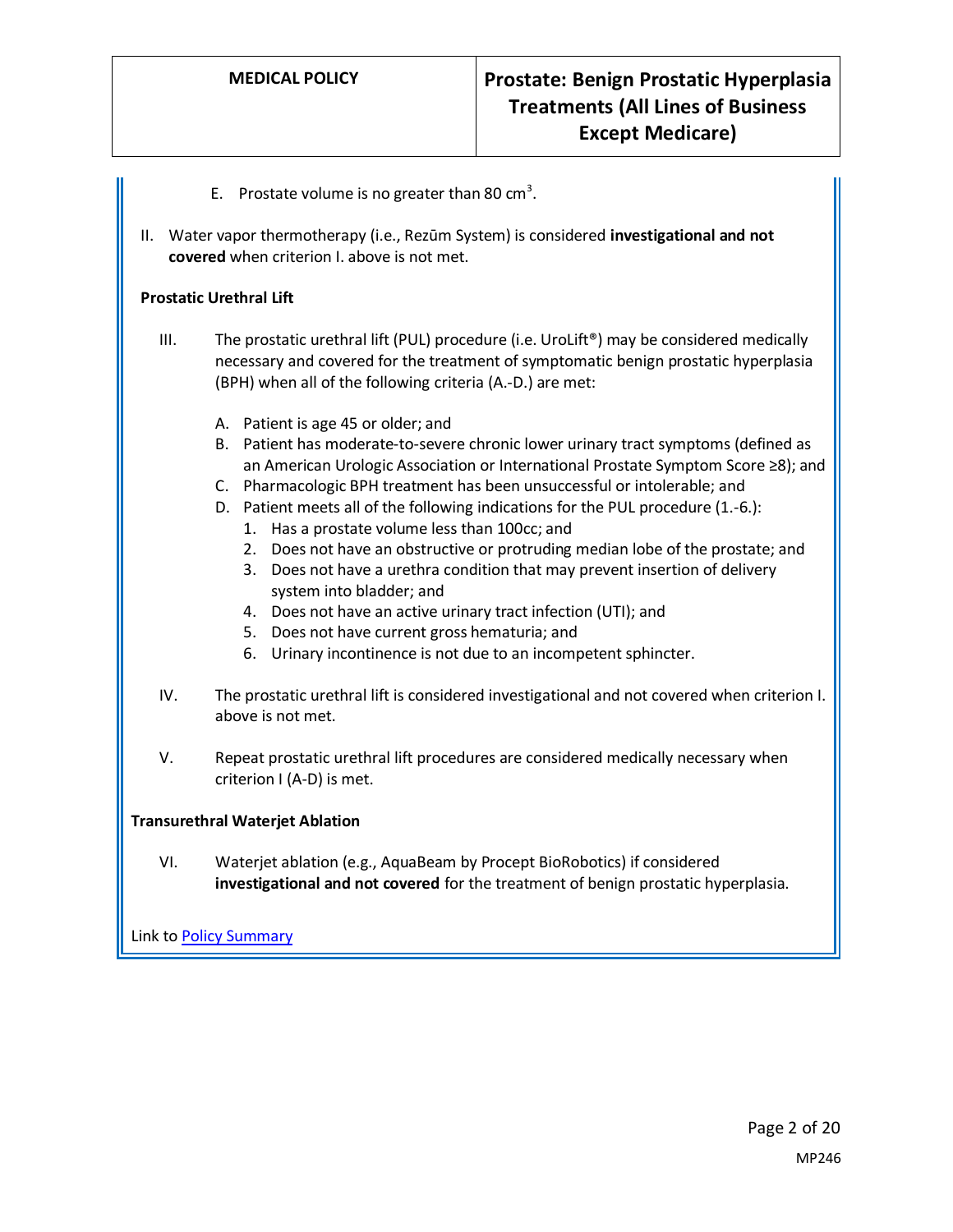# **CPT/HCPCS CODES**

| <b>All Lines of Business Except Medicare</b>                                                         |                                                                                                                                                                                                                                                                                   |  |
|------------------------------------------------------------------------------------------------------|-----------------------------------------------------------------------------------------------------------------------------------------------------------------------------------------------------------------------------------------------------------------------------------|--|
| <b>Prior Authorization Required</b>                                                                  |                                                                                                                                                                                                                                                                                   |  |
| 53854                                                                                                | Transurethral destruction of prostate tissue; by radiofrequency generated water vapor<br>thermotherapy                                                                                                                                                                            |  |
| 52441                                                                                                | Cystourethroscopy, with insertion of permanent adjustable transprostatic implant; single<br>implant                                                                                                                                                                               |  |
| 52442                                                                                                | Cystourethroscopy, with insertion of permanent adjustable transprostatic implant; each<br>additional permanent adjustable transprostatic implant (List separately in addition to<br>code for primary procedure)                                                                   |  |
| C9739                                                                                                | Cystourethroscopy, with insertion of transprostatic implant; 1 to 3 implants                                                                                                                                                                                                      |  |
| C9740                                                                                                | Cystourethroscopy, with insertion of transprostatic implant; 4 or more implants                                                                                                                                                                                                   |  |
| <b>Not Covered</b>                                                                                   |                                                                                                                                                                                                                                                                                   |  |
| 0421T                                                                                                | Transurethral waterjet ablation of prostate, including control of post-operative bleeding,<br>including ultrasound guidance, complete (vasectomy, meatotomy, cystourethroscopy,<br>urethral calibration and/or dilation, and internal urethrotomy are included when<br>performed) |  |
| C <sub>2596</sub>                                                                                    | Probe, image-guided, robotic, waterjet ablation                                                                                                                                                                                                                                   |  |
| Unlisted                                                                                             |                                                                                                                                                                                                                                                                                   |  |
| All unlisted codes will be reviewed for medical necessity, correct coding, and pricing at the        |                                                                                                                                                                                                                                                                                   |  |
| claim level. If an unlisted code is billed related to services addressed in this policy then it will |                                                                                                                                                                                                                                                                                   |  |
| be denied as not covered.                                                                            |                                                                                                                                                                                                                                                                                   |  |
| 53899                                                                                                | Unlisted procedure, urinary system                                                                                                                                                                                                                                                |  |

# **DESCRIPTION**

### Benign Prostatic Hyperplasia

Benign Prostatic Hyperplasia (BPH) is an enlargement of the prostate gland. The prostate gland sits below the bladder and encircles the urethra (the tube that carries urine out of the body). The prostate naturally grows with age, and as it grows it can begin to compress the urethra and because of this, BPH is very common in aging men. Approximately 50% of all men age 51 to 60 have BPH, and approximately 90% of men over the age of 80 have BPH.<sup>1</sup> Many men with BPH do not have symptoms. Men that do have symptoms usually experience frequent urination, a weak urine stream, and/or leaking urine. These BPH symptoms are commonly referred to as lower urinary tract symptoms (LUTS). The treatment for LUTS usually depends on the severity of symptoms. Men with mild BPH may start with life style changes; while men with moderate-to-severe BPH typically require treatment with medications and possibly surgery.<sup>2</sup>

Treatment of Benign Prostatic Hyperplasia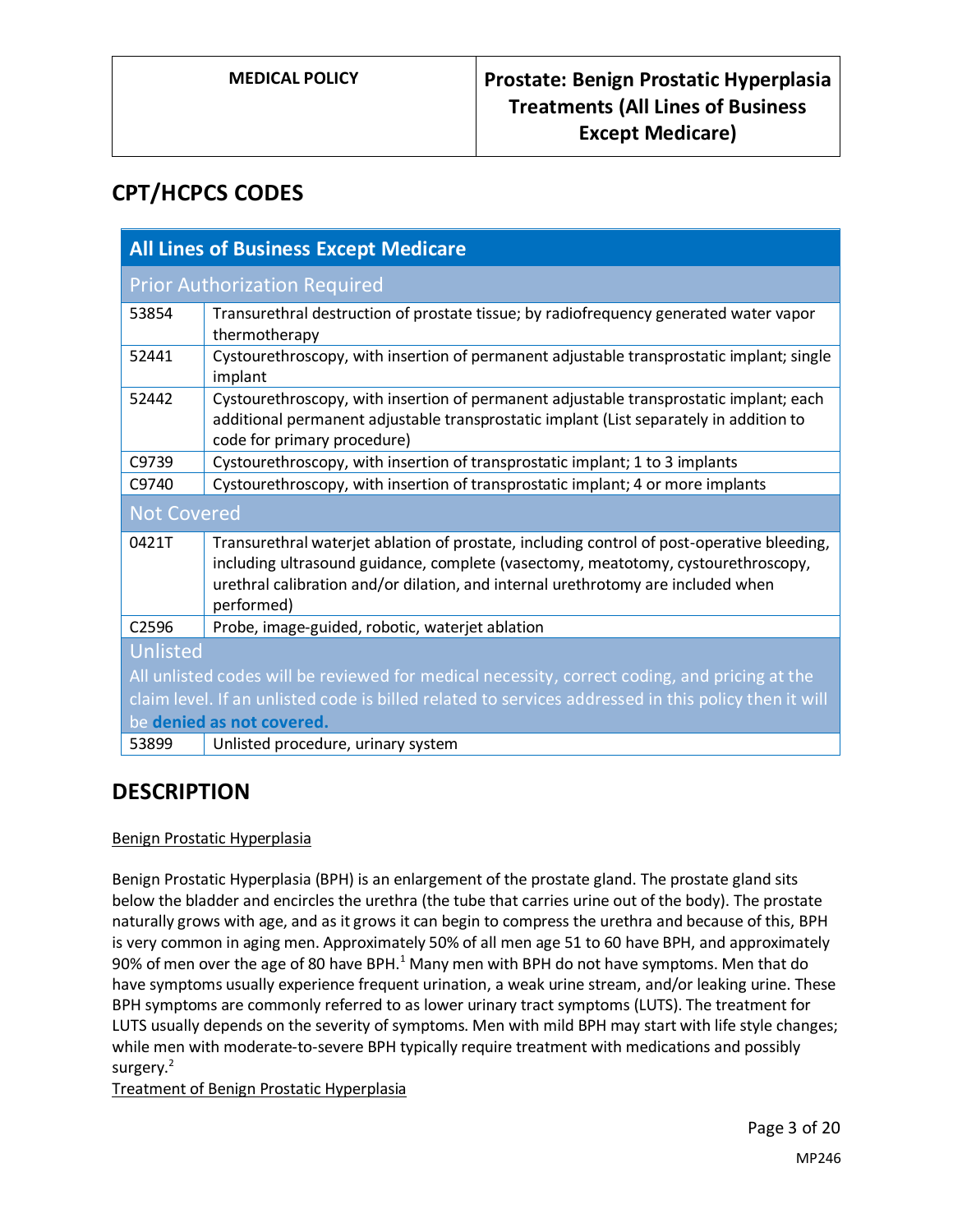### *Pharmacologic Therapy*

There are two types of medicines used to treat BPH: alpha blockers and alpha-reductase inhibitors. Typically, men who start taking BPH medicine will need to take it forever unless surgical treatment is undertaken.<sup>2</sup> Alpha blockers may be used to treat LUTS related to BPH by relaxing the muscles of the prostate and bladder neck; thus reducing the pressure on the urethra and more urine flow. Alpha blockers begin to work quickly and are usually recommended as the first-line of treatment for mild-tomoderate BPH symptoms.<sup>2</sup> Alpha-reductase inhibitors stop the prostrate from growing and can even cause it to shrink. This type of medication is recommended for men with larger prostates and can take up to six months for symptom improvement. Common side effects of both BPH medicines include dizziness, loss of libido, and sexual dysfunction. These side effects and the need for life-long BPH medication compliance, lead 30% of men to discontinue their BPH medicine after the first year.<sup>3</sup>

### *Transurethral Resection of the Prostate (TURP)*

TURP is a surgical treatment for BPH that involves the removal of obstructing tissue from the prostate. In the United States, about 150,000 men have TURPs each year.<sup>4</sup> The procedure is typically performed under general or spinal anesthesia and requires a 24-48 hour postoperative catheterization observation period. The average recovery time after the TURP procedure is anywhere from 4 to 12 weeks, and patients may also experience a postoperative worsening of LUTS for 4 to 6 weeks. On average, TURP results in a 14.9 International Prostate Symptom Score (IPSS) improvement; therefore making it the gold standard surgical intervention for treatment of BPH.<sup>5</sup> However, due to the invasive nature of the TURP procedure it is associated with more serious and possibly chronic complications including loss of ejaculatory function (65%), erectile dysfunction (10%), incontinence (3%), excessive bleeding requiring transfusion (2.9%), transurethral resection syndrome (1.4%), and stricture formation (7%).<sup>5,6</sup> Although the TURP procedure significantly improves LUTS, these potential adverse side effects could considerably impact a patient's quality of life; therefore, new surgical techniques have been proposed as less invasive alternatives to TURP.

### *The Rezum System*

### According to Hayes:

"The Rezum System [i.e. Rezum] is a minimally invasive, transurethral treatment for BPH that utilizes convective radiofrequency water vapor energy to ablate the hyperplastic tissue. The Rezum System consists of a radiofrequency power generator and a disposable delivery device. The rigid shaft of the delivery device incorporates a standard lens so that the procedure may be performed under cystoscopic visualization. The delivery device also contains a needle, which injects wet thermal energy (i.e., steam) into diseased prostatic tissue. The steam immediately condenses to water thereby dispersing thermal energy and killing the surrounding cells. The dead cells are eventually absorbed, which reduces the volume of prostatic tissue and opens the urethra … Once the Rezum delivery device is within the prostate, the needle is deployed and a 9 second burst of 103˚C water vapor is injected into the prostatic tissue creating a spherical lesion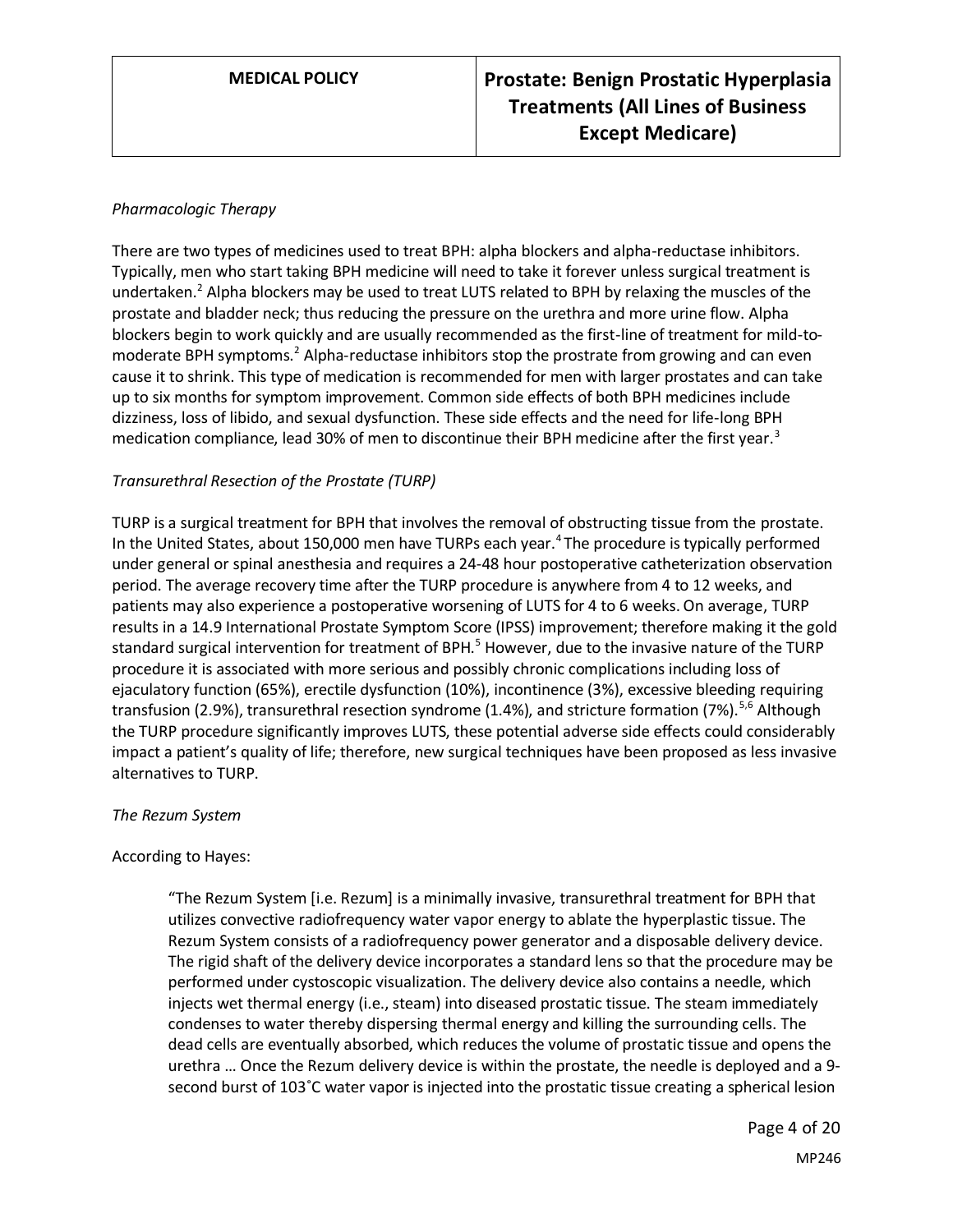of 1.5 to 2 centimeters (cm). The total number of treatments in each lobe is based upon the length of the hyperplastic prostatic tissue and the length of the urethra, but typically 1 to 3 sites are treated per lobe. The goal is to create contiguous, overlapping lesions approximately 1 cm apart along the urethra."<sup>7</sup>

## *Prostatic Urethral Lift (PUL) (UroLift®)*

The PUL procedure (i.e. UroLift<sup>®</sup>) is a surgical treatment for BPH that involves the placement of small mechanical sutures which hold the enlarged prostate tissue out of the way so it no longer blocks the urethra.<sup>8</sup> This is done by placing small, non-absorbable suture implants with a metallic anchor into the lateral (side) lobes of the prostate. These sutures mechanically separate the lobes in order to help relieve pressure and increase the opening of the urethra. Four to five implants are usually inserted, but this number varies with the size and shape of the prostate.10 Since the PUL procedure does not remove any obstructing prostate tissue and typically only requires local anesthesia, it is less invasive than other surgical BPH treatments. PUL is typically performed in the doctor's office by an appropriately trained urologist.

# **REVIEW OF EVIDENCE**

### Water Vapor Thermoplasty

A review of the ECRI, Hayes, Cochrane, and PubMed databases was conducted regarding the use of the Rezum System (NxThera Inc.) as a treatment for benign prostatic hyperplasia. Below is a summary of the available evidence identified through September 2021.

### *Systematic Reviews*

• In 2019 (archived in 2021), Hayes conducted an evidence review evaluating the safety and efficacy of the Rezum System for the treatment of benign prostatic hyperplasia (BPH).<sup>7</sup> Searching the literature through February, Hayes included 8 publications for review. The publications reported data from 4 clinical studies (1 randomized, sham-controlled study, and 3 pretest-post-test studies.) Sample sizes across studies ranged from 65 to 197. Primary outcomes of interest included urinary symptoms, health-related quality of life, sexual function, safety and treatment failure. Results across 4 studies suggested that, compared to the sham group, Rezum patients' LUTS and quality of life significantly improved from baseline at 3-years' follow-up (50% vs. 20%; p < 0.0001). Measures of clinically meaningful response ranged from 67% to 85% at 12 month follow-up. No significant effect on sexual function was reported across either Rezum or sham patients. Adverse events and failure rates were also minimal. Hayes judged the overall quality of evidence to be of "very-low," concluding that Rezum may relieve lower urinary tract symptoms (LUTS) associated with BPH and improve patients' healthrelated quality of life at up to 3 years. Limitations across studies may undermine results' validity, however. Individual studies suffered from small sample sizes, a lack of comparison groups, a lack of long-term follow-up, and substantial loss to follow-up. Hayes ultimately assigned a "D2" rating (insufficient evidence) for use of Rezum in men with LUTS secondary to BPH. Investigators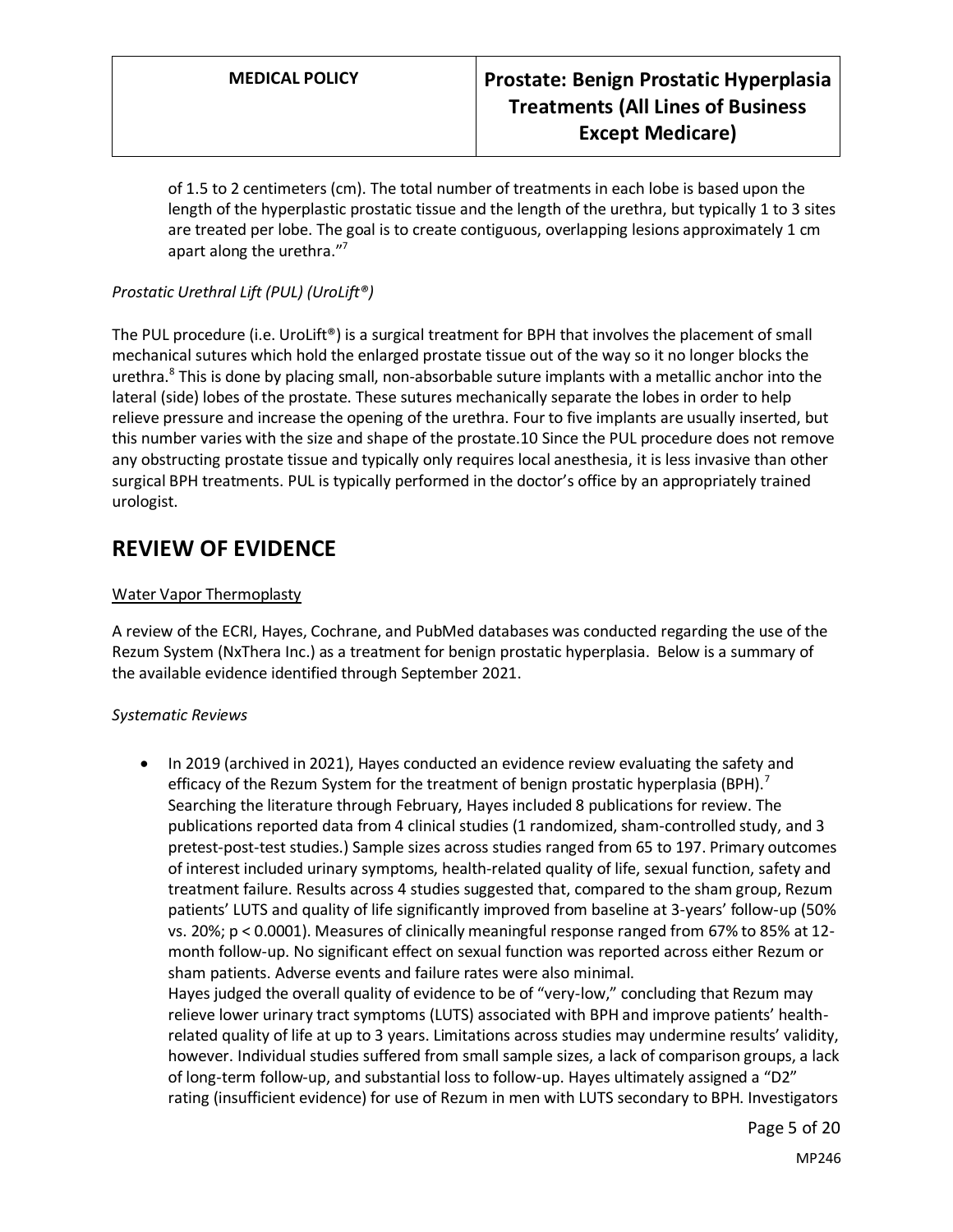stated that, in addition to unestablished patient selection criteria, "substantial uncertainty remains regarding [Rezum's] comparative effectiveness and safety due to a lack of comparative studies, as well as limited long-term evidence regarding the durability and safety."<sup>7</sup>

- In 2016 (updated 2019), ECRI conducted an evidence review assessing the safety and efficacy of Rezum for the treatment of benign prostatic hyperplasia.<sup>9</sup> Searching the literature through March 2019, ECRI reviewed the full texts of 1 RCT and 3 pre-post studies reporting outcomes for 522 patients. The RCT included for review is the evaluated below.<sup>10</sup> The pre-post studies are the same as those evaluated in the Hayes review discussed above.<sup>7</sup> ECRI concluded that the balance of evidence regarding Rezum's efficacy is "somewhat favorable," with statistically and clinically significant improvements in patients' LUTS and quality of life across all studies. Investigators noted that study limitations may undermine results' validity, noting the limited quantity of RCTs comparing Rezum to a sham procedure (n =1), and the absence of any RCTs comparing Rezum to any other BPH treatment. Sham procedures and pre-post studies were also vulnerable to placebo effects due to the lack of blinding. In the case of the sham procedure, LUTS may also decrease due to temporary urethral dilation caused by rigid cystoscopy, although the placebo effect is thought to dissipate within 6 months. The reviewed pre-post studies also included patients with prostate volumes smaller or larger than described in the FDA-labeled indication (30 to 80cm3), which may have generated results different from reported findings in the onlabel population. ECRI concluded that additional studies comparing Rezum to alternative treatments were necessary (e.g. transurethral resection of the prostate, microwave ablation, prostatic urethral life) so as to more definitively establish Rezum's safety and efficacy.
- In 2020, Miller et al conducted an industry-funded systematic review and meta-analysis of water vapor thermal therapy for lower urinary tract symptoms secondary to benign prostatic hyperplasia.<sup>11</sup> Five cohorts from 4 studies were reviewed, reviewing data from 514 total. The review found that international prostate symptom score, IPSS quality of life, benign prostatic hyperplasia impact index, and maximum flow rate were all improved from baseline. Surgical treatment rates were 2.4% at year one, 5.3% at year 2, 6.3% at year 3, and 7.0% at year 4 of follow-up. These studies, already reviewed in the above Hayes and ECRI reports, and this review suffer from a number of limitations. Only one study was randomized, and only participants receiving water vapor thermal therapy were included in analysis. The other 4 studies were small, had short follow-up and had high heterogeneity. There was no comparator, and no conclusions can be made about the efficacy of water vapor thermal therapy compared to standard of care treatments.

### *Randomized Controlled Trials*

Page 6 of 20 In 2019, McVary and colleagues conducted a manufacturer-funded randomized controlled trial reporting lower urinary tract symptoms (LUTS) associated with BPH in patients receiving Rezum.<sup>10</sup> In total, 188 patients with International Prostate Symptom Score ≥13, with a maximum flow rate (Qmax) ≤ 15mL/s and prostate volume 30 to 80cc were treated and followed for 4 years. A subset of 53 patients who initially received sham treatment "crossed over" to active treatment after unblinding at 3-months. This group wasfollowed for 3 years. Results indicated significant improvement in both groups' LUTS and quality of life within 3 months of treatment, sustained throughout 4 years (*p* < 0.0001). Results' validity may be limited by the investigators' financial conflicts of interest with Rezum's manufacturer, the lack of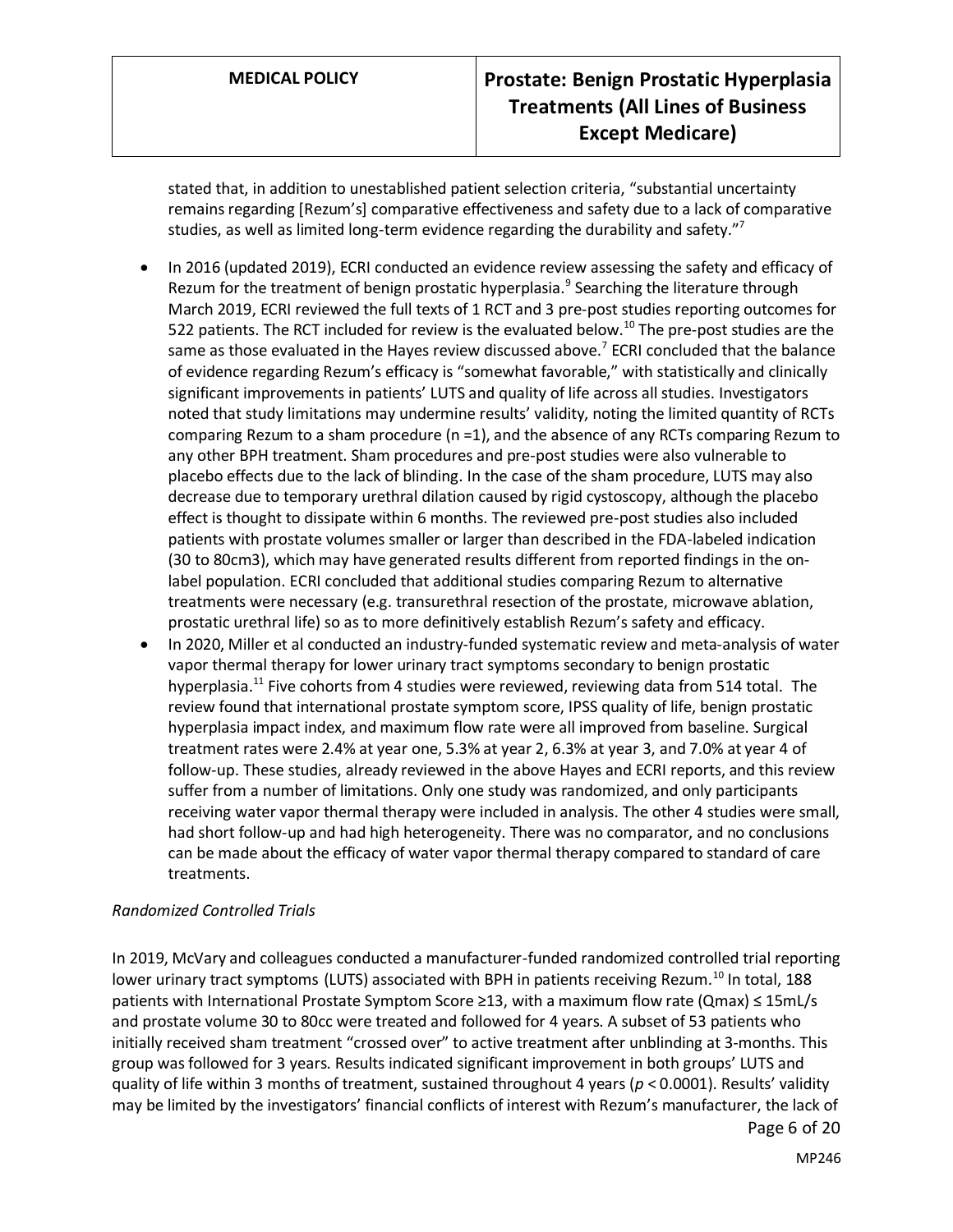treatment groups receiving an alternative BPH therapy, narrow inclusion criteria (e.g. all patients 50 years old, without history of urinary retention or UTI) and significant loss to follow-up (primary group: 32.8%, n = 44/134; cross-over group 45.3% n = 24/53). Investigators concluded that Rezum can provide effective symptom relief and improve quality of life for patients with BPH.

### Prostatic Urethral Lift (PUL)

A review of the ECRI, Hayes, Cochrane, and PubMed databases was conducted regarding the use of prostatic urethral lift procedure (PUL) (UroLift®) as a treatment for lower urinary tract symptoms (LUTS) associated with benign prostatic hyperplasia (BPH). Below is a summary of the available evidence identified through September 2021.

### *Systematic Reviews*

• In 2019, Cochrane published a systematic review evaluating the safety and efficacy of prostatic urethral lift (PUL) for the treatment of lower urinary tract symptoms (LUTS) in patients with benign prostatic hyperplasia (BPH).<sup>12</sup> Systematically searching the literature through January 2019, investigators identified eligible studies, assessed study quality, extracted data and pooled results. Inclusion criteria were limited to parallel group RCTs. In total, 2 RCTs (n=297) comparing PUL to either sham surgery or TURP were included for review. Outcomes of interest included LUTS scores, quality of life, erectile function, ejaculatory function, adverse events and retreatment rates. The study comparing PUL to sham treatment reported clinically significant improvements in PUL patients' urological symptom scores and quality of life. No significant difference was reported in patients' erectile function or ejaculatory function. Evidence of adverse events was assessed as being of "very low certainty"; no retreatments were reported in either treatment arm at 3-month followup. The study comparing PUL to TURP reported outcomes of 91 randomized patients at 12-months follow-up. Investigators concluded that PUL "may result" in substantially less improvement in urological symptom scores relative to TURP, and in comparable or slightly reduced quality of life. Evidence was "very uncertain" regarding whether PUL may cause fewer major adverse events but increased retreatments. At 2-year follow-up, compared to TURP, PUL patients experienced substantially less improvement in urological symptom scores and "little worse to no difference" quality of life scores.

Limitations of studies included lack of blinding in participants and assessors, lack of long-term follow-up and lack of published RCTs more broadly. Due to the paucity of evidence, investigators were unable to perform any of the predefined secondary analyses for either comparator group. Authors concluded that PUL appears to be less effective than TURP in improving urological symptoms at short-term follow-up (i.e. ≤ 2 years). Evidence was uncertain regarding major adverse events, retreatment rates, erectile function and ejaculatory function. Investigators called for additional, higher-quality studies comparing PUL to TURP and other treatment modalities with long-term follow-up.

In 2019, ECRI published a systematic review<sup>13</sup> assessing evidence published since their (abovementioned) 2017 review (discussed below). Investigators limited literature searches to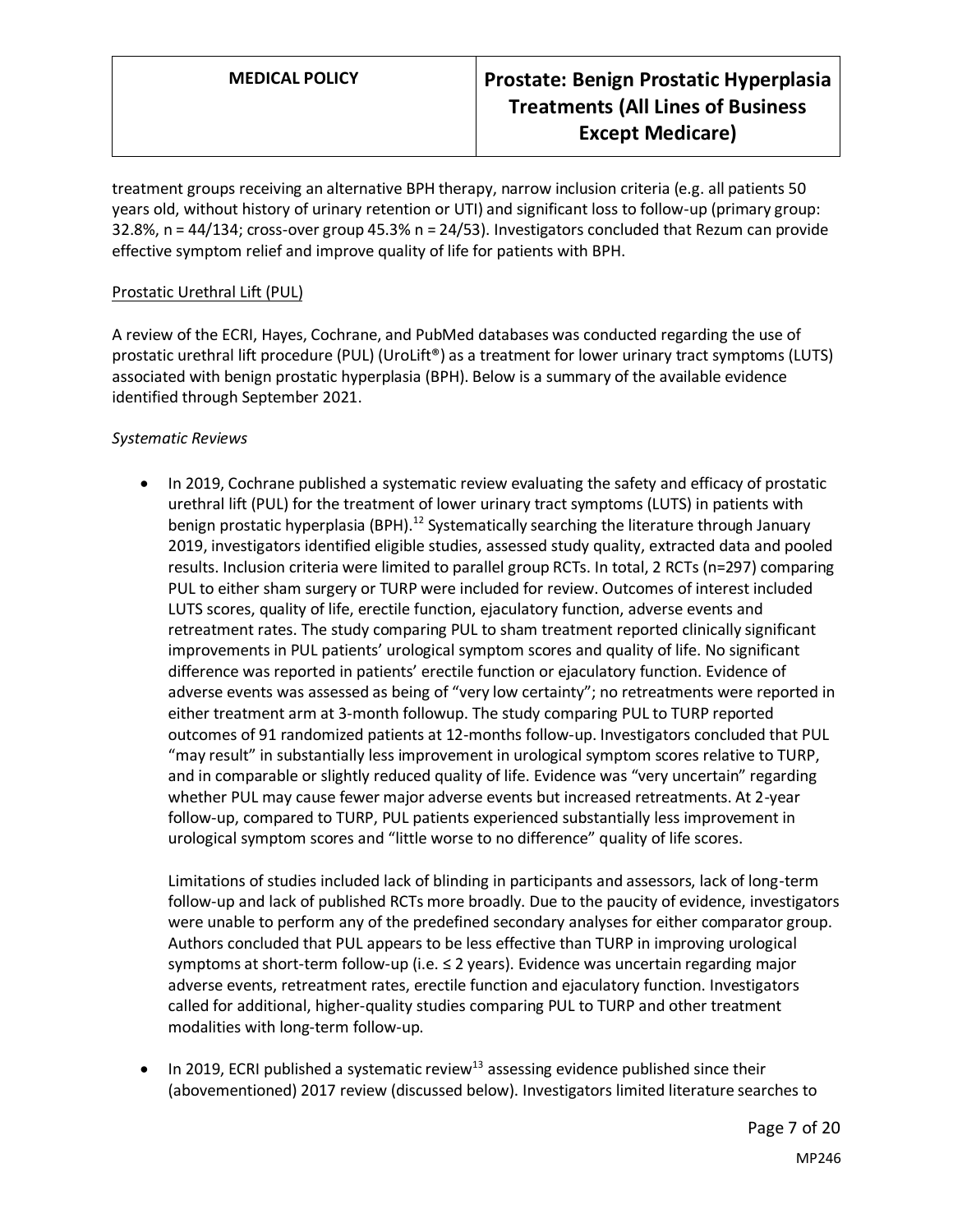between May 2016 and June 2019. In total, ECRI included 3 studies for review (2 case series, 1 cost-effectiveness study). The first case series reported on international prostate symptom score (IPSS), quality of life, BPH impact index (BPHII) and sexual function among 45 patients with obstructive median lobes at 1-year follow-up.10 Limitations included the study's small sample size, lack of long-term follow-up, "significant differences"10 among patients' characteristics at baseline, lack of randomization, blinding and a comparator group. The second case series reported pre- and postprocedure outcomes at 5-year follow-up for 87 patients allocated to the prostatic urethral lift treatment arm of the LIFT study discussed below. The study's validity was limited by its small sample size, but reported 36% superior IPSS improvement compared to patients receiving sham treatment, as well as 61% comparative improvement in quality of life and 70% comparative improvement in BPHII. Investigators concluded that evidence is "somewhat favorable" in support of PUL compared to sham treatment in improving LUTS and quality of life. Nonetheless, authors called for additional RCTs comparing PUL to TURP to further validate findings, assess long-term efficacy, and assess overall efficacy in patients with median lobe obstruction.

- In 2017, ECRI published a health technology assessment of the UroLift<sup>®</sup> procedure for treating BPH symptoms.<sup>14</sup> The authors systematically searched for relevant research published between January 2011 and October 2016 and included three systematic reviews and two randomized controlled trials (RCTs). The evidence suggested that the UroLift® procedure was well-tolerated and works as intended for treating BPH symptoms in most patients for up to three years.11 The ECRI authors also identified the potential benefit of UroLift<sup>®</sup> for preserving sexual function and quality of recovery compared to TURP. However, 10.7% of UroLift® treated patients experienced treatment failure that required surgical re-intervention. The assessment also noted that 363 UroLift-related complications had occurred across 7 studies, but more than 95% of these complications resolved without medical intervention. Ultimately, the ECRI assessment acknowledged the promising technology of the UroLift procedure, but concluded that future RCTs are needed to confirm the results.
- In 2020 (updated in 2021), Hayes published a systematic review which included 9 clinical studies (1 sham-controlled randomized controlled trial (RCT), 1 RCT comparing PUL with TURP, and 7 single-arm observational studies) ) that evaluated the efficacy and safety of the PUL procedure using the UroLift<sup>®</sup> system for treatment of LUTS related to BPH.<sup>15</sup> The systematic review suggested that PUL was superior to TURP in regards to improvement of the International Prostate Symptom Score (IPSS) and Benign Prostatic Hyperplasia Impact Index (BPHII), early relief of BPH symptoms, and preserving sexual function. However, TURP was reported as superior to UroLift<sup>®</sup> at improving post-void residual volume (PVR) and peak urinary flow rate (Qmax). The included studies reported minor adverse events, such as dysuria (pain when urinating), hematuria (blood in urine), pelvic pain, and urinary tract infections (UTIs). Hayes stated that the UroLift® device does not appear to compromise sexual function and that the adoption of this device, in appropriately selected patients, may reduce the utilization of inpatient hospital services that are required for more invasive procedures; both of which were reported as significant advantages of this device compared to TURP. Hayes considered the studies included in the review to be of low-quality due to small sample sizes, limited follow-up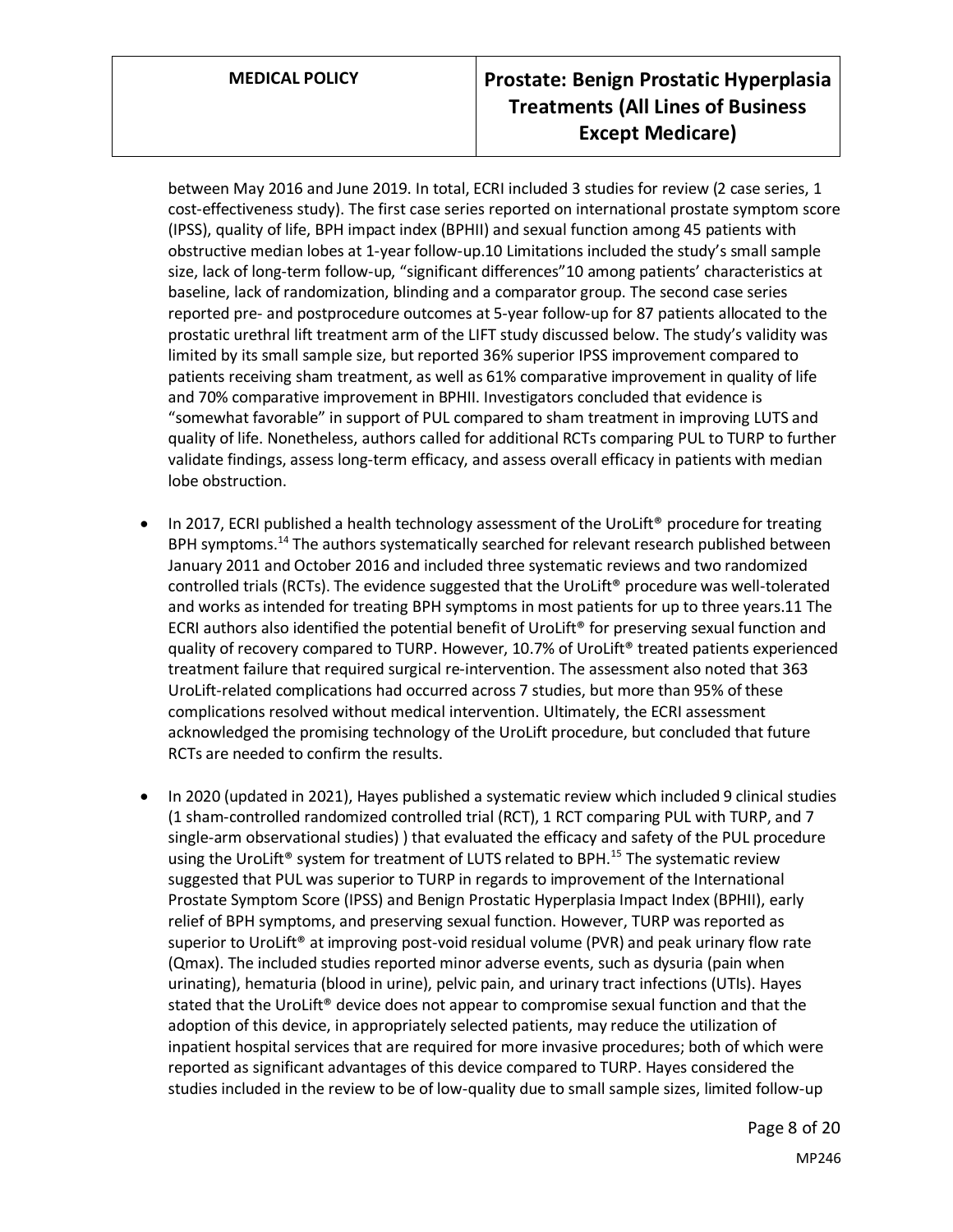time, and losses to follow-up. Hayes gave an overall "C" rating for use of the UroLift® System as a treatment of LUTS caused by BPH. This rating was based on the low-quality body of evidence noted above and the, "substantial uncertainty that remains due to the dearth of comparative studies and limited long-term evidence regarding the durability and safety of this device."<sup>15</sup>

• In 2016, Jones et al. conducted a good-quality systematic review to identify, appraise, and synthesize the existing evidence for the UroLift<sup>®</sup> device to treat LUTS secondary to BPH.<sup>16</sup> Two independent reviewers conducted a systematic literature search following pre-defined inclusion/exclusion and quality criteria. Ultimately 7 studies (2 RCTs, 1 crossover trial, and 4 cohort studies) were selected for inclusion, with a total of n=440 patients included. The authors divided the outcome measures of the selected studies into two categories: objective (measurable) outcomes and subjective (opinion based) outcomes. The objective outcome measures included prostatespecific antigen (PSA), post-void residual (PVR) volume, and maximum urinary flow rate (Qmax). The subjective outcome measures included in the systematic review were the International Prostate Symptom Score (IPSS), Quality of Life (QoL), International Index of Erectile Function (IIEF), and Sexual Health Inventory for Men (SHIM).

The UroLift® procedure exhibited improvements in both objective and subjective outcome measures; however, the most significant improvements were in the subjective measures. Unlike TURP, the UroLift® did not demonstrate significant, long-term improvements in PVR and Qmax. The authors suggested that studies with longer follow-up periods were needed to confirm its durability MEDICAL POLICY Prostate: Prostatic Urethral Lift Page 6 of 13 MP161 and long-term efficacy. The review also evaluated the UroLift® safety profile in the selected studies. Authors reported the UroLift had favorable advantage over TURP in the ability to preserve sexual function. The authors also recognized that careful patient selection was vital when choosing to perform UroLift, given all the explicit indications for the procedure, and that the efficacy and safety had yet to be proven among men with more complicated health problems.

There were several strengths of this systematic review, including the selection of high quality studies which were published within the last 5 years and the systematic approach taken for selecting literature and extracting data. Limitations of this systematic review were due to the limited number of quality studies on the UroLift<sup>®</sup> procedure and the inability to conduct a metaanalysis because the selected studies varied in type and quality. Ultimately, the authors concluded that the UroLift® procedure, "may not be an end-of-the-line intervention but rather, an intermediate, minimally invasive option for a specific population of men who wish to preserve sexual function as a key priority in their treatment."<sup>16</sup>

• In 2020, Miller and colleagues published a systematic review and meta-analysis on surgical reintervention rates after prostatitic urethral lift.<sup>17</sup> Eleven studies totalling 2016 patients were included in the analysis. Nine studies were observational (4 of which were prospective), and 2 were RCTs (one comparing PUL to TURP and another comparing PUL to sham procedures). All studies were also analyzed in the Hayes review above. The authors found that 153 surgical interventions were performed, 51.0% were TURP, 32.7% were repeat PUL, and 19.6% were device explant. The annual rate of reintervention was 6.0% per year (95% CI, 3.0-8.9). Studies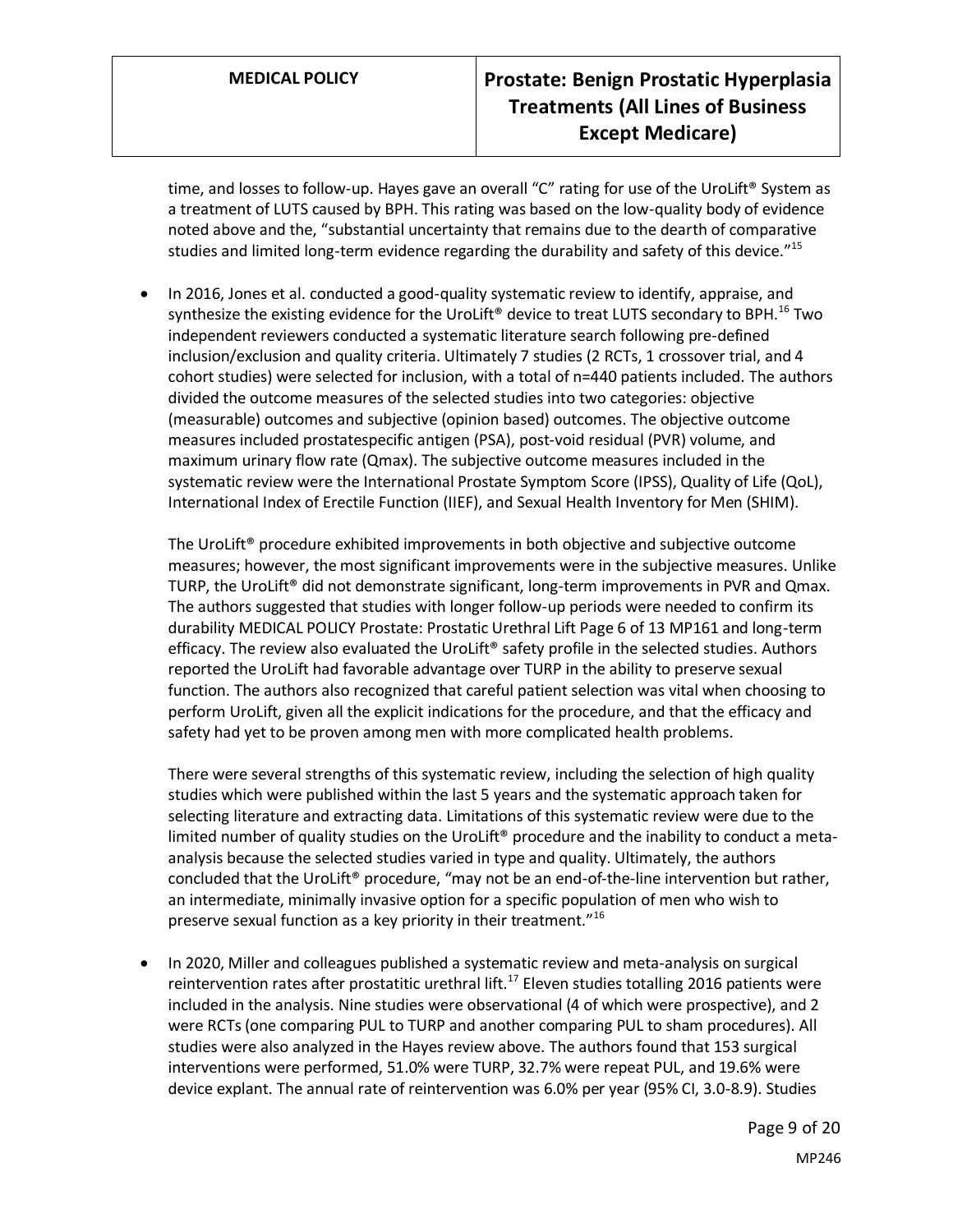with longer follow up were found to have higher rates of reintervention. The authors note that the medical literature often states that reintervention rates after PUL are around 2-3%, likely due to the fact that they do not include device explant in their data analyses. This study highlights the limitations of studies with short-term follow up and the need comparator trials with long term follow up to determine true rates of reintervention and the burden this has on patients.

• In 2020, Tanneru and colleagues published a meta-analysis and systematic review of intermediate-term follow-up of prostatic urethral lift for benign prostatic hyperplasia.<sup>18</sup> Five studies (totalling 386 patients) with a minimum of 24 months were included in the analysis. After 24 months, mean reduction in International Prostate Symptom Score (IPSS) was 9.1 in the two randomized trials (185 patients) and 10.4 in the 3 nonrandomized studies (201 patients). Quality of life scales improves by 2.2 in an analysis of both randomized and non-randomized trials. The authors noted that there is a paucity of trials investigating PUL with long term follow up, and most available studies have small sample sizes. They concluded that PUL appears to be safe and effective for select patients with BPH, but more studies with longer follow up are needed to determine the permanency of these results.

## *Randomized Controlled Trials (RCTs)*

- The L.I.F.T. study (Luminal Improvement Following Prostatic Tissue Approximation for the Treatment of LUTS secondary to BPH) was a prospective, randomized, controlled, blinded study conducted across 19 centers in the United States, Canada, and Australia.<sup>19</sup> Participants were eligible for inclusion under the following criteria:
	- 1. >50 years old
	- 2. IPSS ≥13
	- 3. Peak flow (Qmax) ≤12 mL/s
	- 4. Prostate volume 30-80cc
	- 5. Absence of obstructive median lobe
	- 6. Absence of active UTI

A total of 206 participants were enrolled and randomized 2:1 into the treatment (PUL) and sham groups (PUL=140, sham=66). Blinding was done by placement of a surgical screen to block the patient's view and the outcome assessment was completed by someone who was not involved in the original procedure. The sham procedure involved rigid cystoscopy (a procedure to check for any problems in the bladder) with simulated active treatment sounds. PUL participants received anywhere from 2-11 implants. The outcomes of interest were IPSS, QoL, BPH Impact Index, Qmax, sexual function, and adverse events. After the 3 month follow-up, the sham patients were unblinded and offered enrollment into a crossover study where they would receive PUL treatment and be followed for 24 months (Rukstalis et al. study described below).

The L.I.F.T. RCT is now reporting results on effectiveness, safety, and durability from their 5 year follow-up. The effectiveness of the PUL procedure in regards to IPSS, QoL, BPH Impact Index, and Qmax has been sustained through 5 years. The most significant adverse event reported was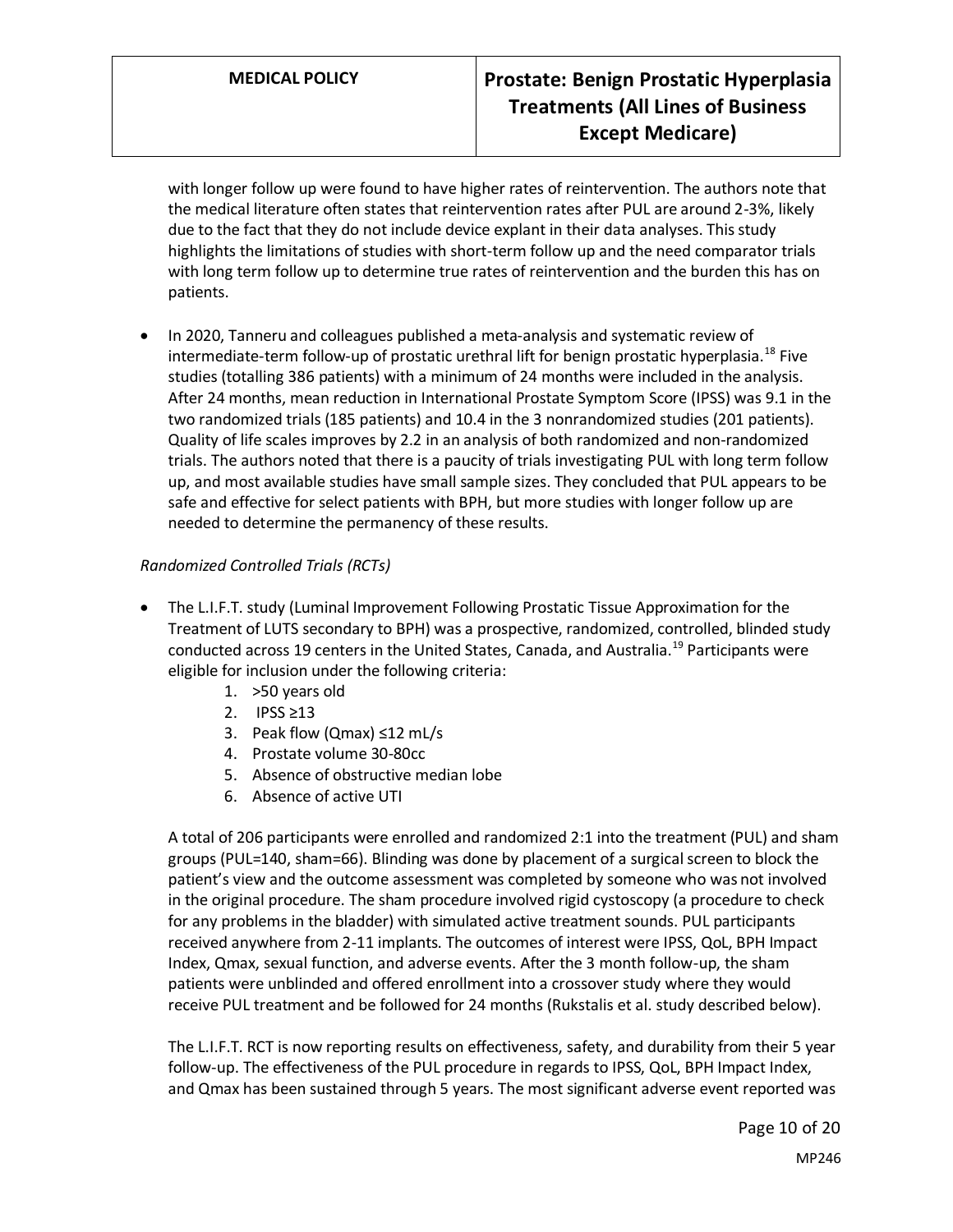encrustation of the implant(s) caused by urine exposure when placed too close to the bladder. Of the 642 implants placed during the L.I.F.T. study, 14 implants (2%) in 10 subjects were encrusted and had to be removed. Other reported adverse events were mild-to-moderate and resolved within 2-4 weeks without treatment. In regards to durability of the UroLift® procedure, 13.6% of the 140 originally enrolled subjects required surgical retreatment. Conversely, additional LUTS treatment after TURP is estimated to be about 6% at 2 years and 8% at 5 years. 17 Sexual function was also evaluated in the L.I.F.T. patients. There were no reports of sexual dysfunction (erectile dysfunction and ejaculatory dysfunction) following the PUL procedure. Also, all patients were able to undergo the procedure under local anesthesia in the urologist's office. The authors attempted to standardize the number of required implants by evaluating prostate size and number of implants placed, but no correlation was found.

The methodological strengths of this study included recruitment from 19 different health centers across 3 countries, a large sample size based on a power calculation, randomized design, blinding, and comparison to a sham procedure. Analysis was also conducted using the intentionto-treat methodology and patients that experienced protocol deviations or had other prostaterelated treatments were censored out of the analysis. Limitations of the L.I.F.T. RCT include the subjective nature of 4 of the 6 outcomes of interest, short follow-up of the sham group (3 months), significant losses to follow-up by year 4, and no comparison to a standard of care surgical BPH treatment (i.e. TURP).

- Sonksen et al. conducted a prospective, multi-center, randomized study to compare PUL to TURP for the treatment of LUTS secondary to BPH.<sup>20</sup> Currently, this is the only head-to-head comparison of PUL using the UroLift® device with the gold standard TURP procedure. Subject eligibility was based on the following criteria:
	- 1. ≥50 years old
	- 2. IPSS > 12
	- 3. Qmax ≤ 15 mL/s
	- 4. Prostate volume ≤ 60 cc per ultrasound.

A total of n=80 participants were recruited from 10 different European health centers, randomized 1:1, and followed for 2 years. The primary study endpoint, the BPH6 questionnaire, was specifically designed for this RCT. The BPH6 is a composite of the following 6 other validated questionnaires which assesses overall health:

- 1. International Prostate Symptom Score (IPSS)
- 2. Sexual Health Inventory for Men (SHIM)
- 3. Male Sexual Health Questionnaire for Ejaculatory Dysfunction (MSHQ-EjD)
- 4. Incontinence Severity Index
- 5. Quality of Recovery Visual Analog Score
- 6. Clavien-Dindo classification of adverse events (AEs)

Secondary endpoints were measures of patient satisfaction, quality of life (QoL), BPH Impact Index, peak flow rate (Qmax), and sleep disturbances.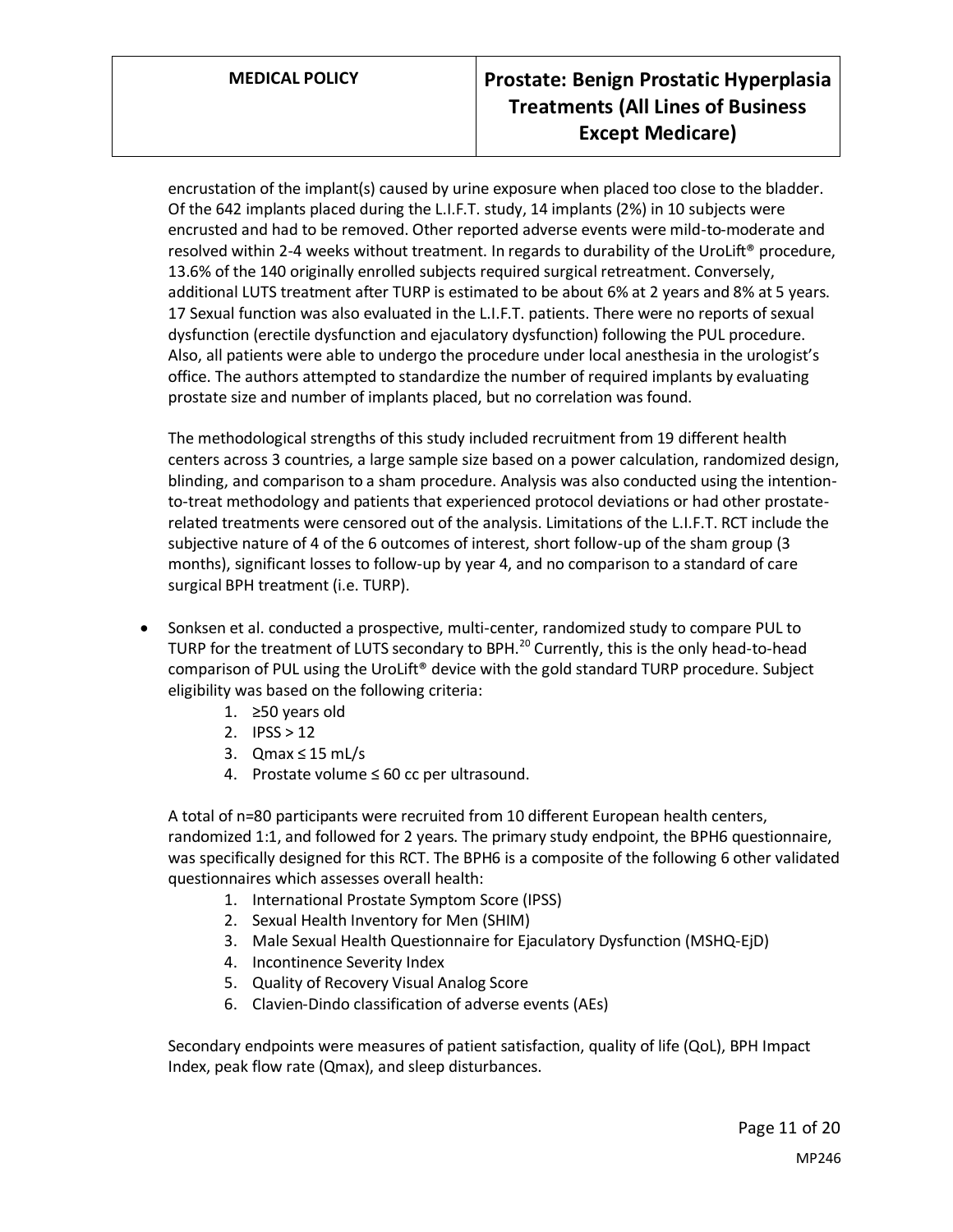Significant improvements were seen in both groups; however, TURP was superior to PUL for improvements in IPSS and Qmax, while PUL was superior to TURP for QoL, quality of recovery, and postoperative sexual function. At the 2 year follow-up, 100% of PUL patients had preserved sexual function while 34% of TURP patients reported ejaculatory dysfunction. TURP patients also experienced a statistically significant worsening of continence function at the 2 week and 3 month follow-up (> 1 point change from baseline for the incontinence severity index (ISI) score) while the PUL patients maintained baseline continence throughout the 2 year follow-up. In regards to 2 year durability of PUL versus TURP, 6 PUL patients (13.6%) and 2 TURP patients (5.7%) required secondary treatment for return of LUTS during the follow-up period.

Strengths of this RCT included its randomized, controlled design and recruitment from 10 different health centers across Europe. Limitations are due to the small sample size, short follow-up period, and lack of blinding. A significant limitation of this RCT was the use of the BPH6 questionnaire as the primary endpoint. Although the authors stated the questionnaire is based on validated questionnaires, the BPH6 itself has yet to be validated. Using this questionnaire as the primary endpoint of the RCT creates a significant amount of doubt as to the reliability and validity of these results.

### *Nonrandomized Studies*

- Rukstalis et al. evaluated the 2 year effectiveness and durability of PUL in a cross over study of the L.I.F.T. RCT sham patients.<sup>21</sup> Participants were eligible for inclusion under the criteria as the original L.I.F.T. RCT. A total of 51 patients were enrolled in the crossover study, underwent the PUL procedure, and were followed-up through 24 months. The selected outcomes of interest were IPSS, Qmax, QoL, and BPH Impact Index. The PUL procedure was efficacious for all outcomes through 24 months. Also, sexual function was preserved in all patients with no reported incidences of erectile or ejaculatory dysfunction. The reported adverse events were mild-to-moderate and typically resolved within 2 weeks. Of the 241 devices implanted in the cross over patients, 10 devices (4%) were found to have encrustation due to improper placement and required removal. Also of note, 4 patients (8%) progressed to TURP and 1 patient (2%) required additional PUL implants. Methodological strengths of this study included recruitment out of 19 health centers across 3 countries and the randomized design (from the L.I.F.T. RCT). Limitations included the small sample size and short follow-up period. There were 15 losses to follow-up and no comparison to the gold standard surgical BPH treatment. Also, bias of the results is probable because 3 of the 4 outcome measures were subjective.
- Sievert et al. (2018) evaluated the 2 year effectiveness of Urolift among 86 patients electing the procedure instead of transurethral resection of the prostate (TURP).<sup>22</sup> At 2 years, 86% (n=74) of patients reported statistically significant improvement in symptoms, flow and quality of life. Some patients, 12.8% (n=11), reported persistence of LUTS or remaining PVR, only two of whom elected more implants, one of whom improved while the other did not. Adverse effects were minimal. Limitations include the relatively short follow-up period (2 years); very poor response rate at follow up (47%) and non-randomized study design. Inclusion criteria were also broader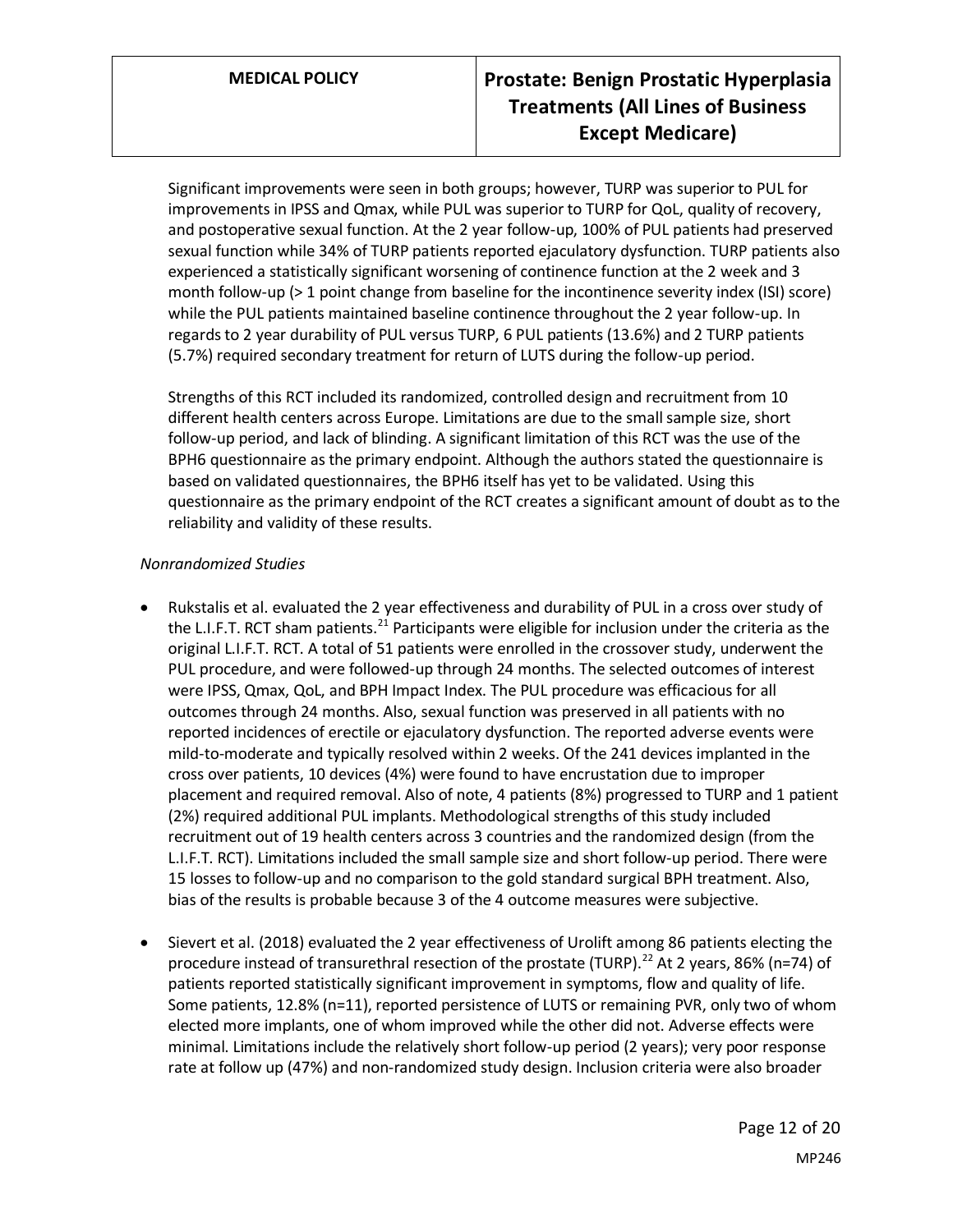than most North American studies, with no exclusions made on the basis of high post-void residual volume (PVR), prostate size, retention history or LUTS oral therapy.

Walsh (2017) gave an overview of advanced surgical techniques for PUL surgery.<sup>23</sup> Walsh noted that, "while four implants are sufficient for many prostates, there are particular anatomical variations that require additional implants. Long prostatic urethras may require three implants along the length of each lateral lobe. Patients with a high bladder neck, a modest nonobstructing median lobe or protruding anterior tissue may benefit from supplemental implant(s) near the bladder neck."

### Transurethral waterjet ablation

A review of the ECRI, Hayes, Cochrane, and PubMed databases was conducted regarding the use of transurethral waterjet ablation (e.g., Aquablation) as a treatment for benign prostatic hyperplasia. Below is a summary of the available evidence identified through September 2021.

In 2021, Hayes published a health technology assessment of Aquablation for treating BPH. The review included 7 studies, one of which was a randomized controlled trial comparing Aquablation to TURP, and 6 of which were pretest-posttest studies. Effectiveness was assessed through LUTS, QoL, medication usage, sexual function, adverse effects, and reinterventions. Urodynamic testing was used in all 7 trials,<sup>24</sup> finding Aquablation improved Qmax between 9.3ml/sec and 12.9ml/sec. Similarly, 6 studies investigating PVR found reduction after Aquablation treatment. The randomized trial did not statistical differences between TURP and Aquablation patients in Qmax improvement or PVR reduction. The RCT found that IPSS score was statistically noninferior to TURP at 6 months post=operation. The noncomparator studies found improvement in IPSS following Aquablation treatment. Similar results were found for QoL.

The reviewed studies had several limitations. Only one study had a comparator group, while the others were observational, non-randomized and not blinded. Sample sizes were small, follow-up was limited, and moderate attrition of patient sample. Hayes gave Aquablation a C rating, stating, "This Rating reflects a low quality body of evidence suggesting that Aquablation may improve LUTS associated with BPH at short- to intermediate-term follow-up without impact on sexual function or serious safety issues. This Rating reflects substantial uncertainty due to a lack of comparative evidence consisting of 1 study that demonstrated that Aquablation may be comparable to transurethral resection, limited long-term evidence regarding the durability and safety of this device, and individual study quality of eligible singlearm studies."<sup>24</sup>

# **CLINICAL PRACTICE GUIDELINES**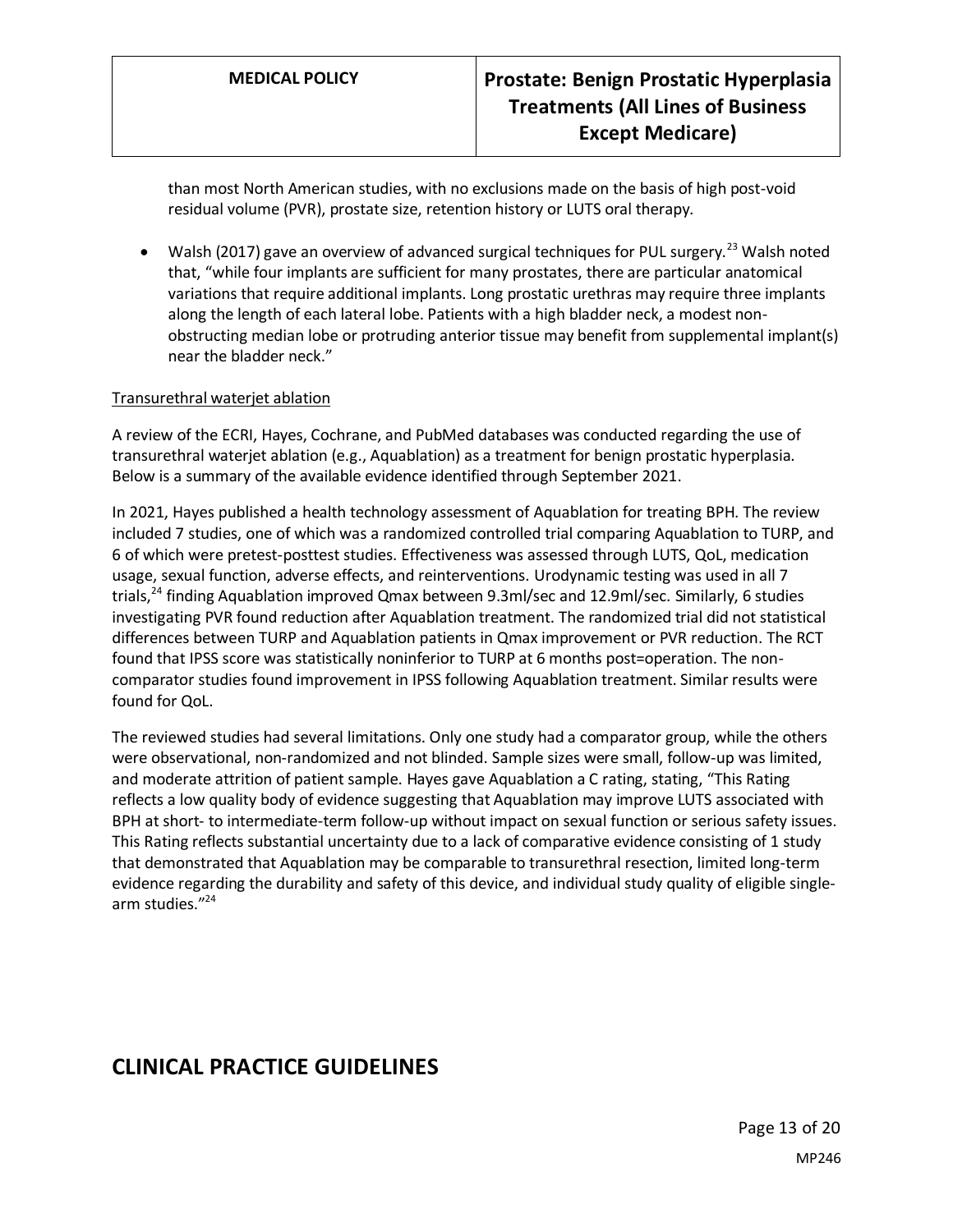#### *Water vapor thermal therapy*

#### <span id="page-13-0"></span>American Urological Association

In 2021, the American Urological Association (AUA) updated an evidence-based clinical practice guideline evaluating surgical management of LUTS attributed to BPH.<sup>25</sup> On the basis of grade "C" evidence, the AUA issued a moderate recommendation for water vapor thermal therapy "as a treatment option for patients with LUTS/BPH provided prostate volume 30-80cc."

A conditional recommendation was also given based on Grade C evidence level for water vapor thermal therapy as a treatment for preservation of erectile and ejaculatory function.<sup>25</sup>

### National Institute for Health and Care Excellence (NICE)

In 2018, the NICE stated that current evidence on the safety and efficacy of transurethral water vapour ablation for urinary tract symptoms caused by benign prostatic hyperplasia is adequate to support the use of this procedure. 26

### *Urethral Lift*

### American Urological Association (AUA)

In 2021, the AUA updated an evidence-based clinical practice guideline addressing the surgical management of lower urinary tract symptoms attributed to benign prostatic hyperplasia.<sup>27</sup> On the basis of grade "C" level evidence, authors issued a "moderate recommendation" supporting the use of prostatic urethral lift in patients with LUTS/BPH, a prostate volume of 30-80cc and the verified absence of an obstructive middle lobe. Authors reviewed the Rukstalis et al. study<sup>28</sup> because of which the FDA expanded indications to allow for patients with an obstructive median lobe. Investigators nonetheless ultimately excluded the study on the grounds that it was "essentially a case series with pre-post outcomes."<sup>27</sup> Authors also recommended that PUL patients be informed that symptom reduction and flow rate improvement is less significant compared to TURP, and that evidence of efficacy and retreatment rates remain "poorly defined."<sup>25</sup>

A "conditional recommendation" was made for PUL in patients concerned with erectile and ejaculatory function for the treatment of LUTS/BPH.

#### Health Evidence Review Commission (HERC) Oregon

In 2018, HERC published a coverage guidance addressing prostatic urethral lift for the treatment of benign prostatic hypertrophy.<sup>29</sup> On the basis of three studies, investigators issued a "strong recommendation" in support of PUL for the treatment of patients with symptomatic BPH when the following criteria are met:

- Age 50 or older
- Estimated prostate volume <80cc
- IPSS score ≥ 13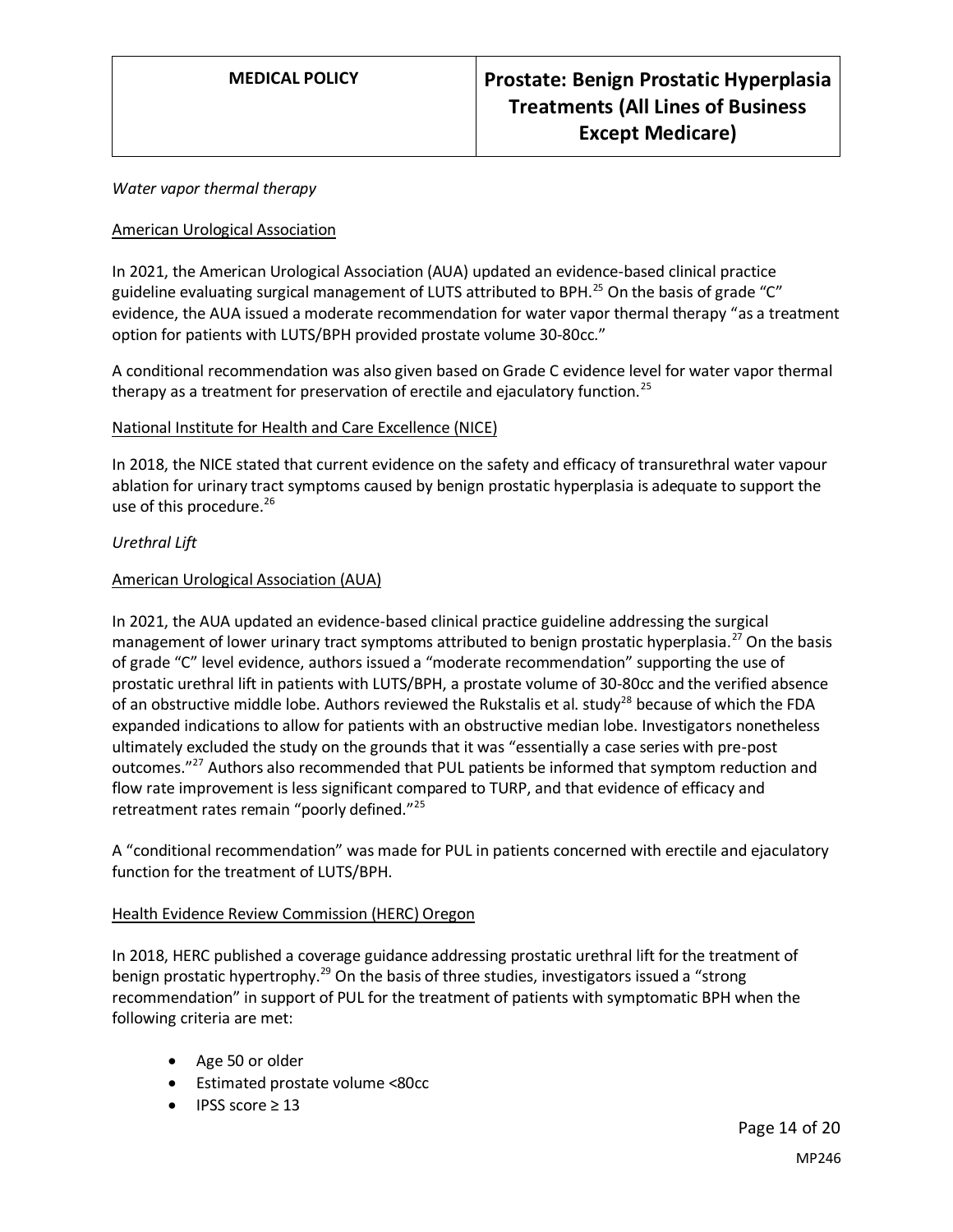- No obstructive median lobe of the prostate identified on cystoscopy at the time of the procedure
- Failure, contraindication, or intolerance to at least three months of conventional medication therapy for benign prostatic hypertrophy

### Sexual Medicine Society of North America (SMSNA)

In 2017, the SMSNA released a position statement indicating support for the UroLift<sup>®</sup> procedure as a treatment of LUTS secondary to BPH. Although this is not an evidence-based clinical practice guideline, authors recognized UroLift® as a treatment option for men with symptomatic BPH due to the available evidence supporting its, "favorable sexual side effect profile over alternative therapies."<sup>30</sup>

### National Institute for Health and Care Excellence (NICE)

In 2021, NICE recommend the use of the UroLift<sup>®</sup> system for treating lower urinary tract symptoms caused by benign prostatic hyperplasia. Investigators recommend the UroLift® system be, "considered as an alternative to transurethral resection of the prostate (TURP) and holmium laser enucleation of the prostate (HoLEP). It can be done as a day-case or outpatient procedure for people aged 50 and older with a prostate volume between 30 and 80 ml."<sup>31</sup>

#### *Transurethral Waterjet Ablation*

#### American Urological Association (AUA)

In 2021, the AUA published an evidence-based clinical practice guideline addressing the surgical management of lower urinary tract symptoms attributed to benign prostatic hyperplasia.<sup>27</sup> On the basis of grade "C" level evidence, authors issued a "conditional recommendation" or the use of robotic waterjet treatment for patients with LUTS/BPH provided prostate volume is 30-80cc.

# **POLICY SUMMARY**

#### *Water vapor thermal therapy*

Low-quality but consistent evidence supports the use of Rezum for the treatment of benign prostatic hyperplasia. Studies to date have consistently reported positive results and low rates of adverse events. The American Urological Association and the National Institute for Health and Care Excellence both endorse water vapor thermotherapy. Results from the largest RCT conducted to date indicate significant improvements in patients' LUTS compared to baseline, although validity was limited by likely attrition bias (primary group: 32.8%,  $n = 44/134$ ; cross-over group 45.3%  $n = 24/53$ ). While additional, highquality RCTs with longer term follow-up and broader inclusion criteria are required to better determine patient selection criteria, Rezum appears to be at least as safe and effective as comparable treatment options.

#### *Urethral Lift*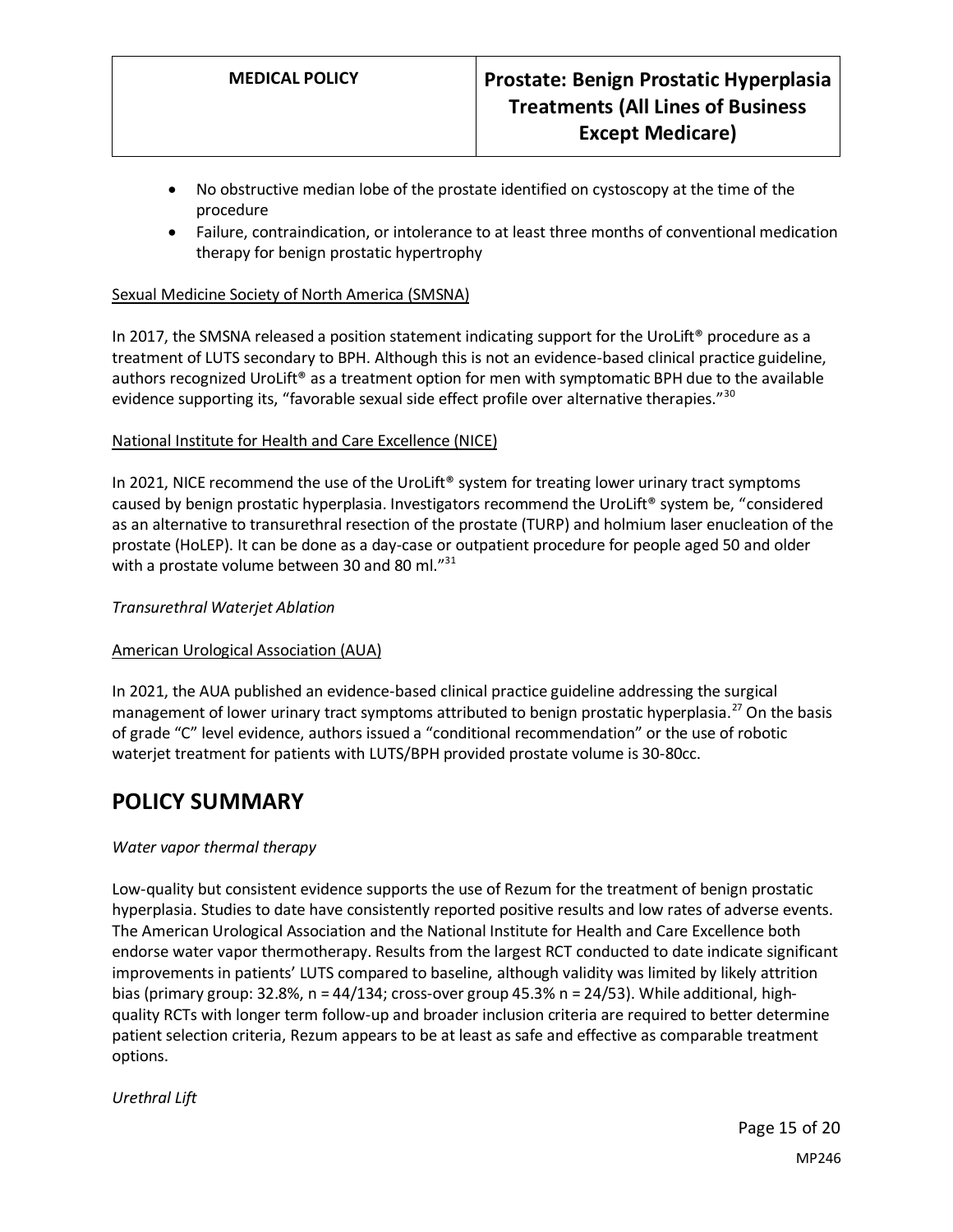Although current evidence does not support the durability or efficacy of PUL compared to TURP, PUL appears to have significant advantages over TURP due to the less invasive and more convenient nature of the procedure. One of the most notable advantages of the PUL procedure is its ability to significantly preserve sexual and continence function compared to TURP. Additionally, several high-quality clinical practice guidelines conditionally recommend PUL for select patients. Due to the limited number of RCTs comparing PUL to TURP, PUL should not be seen as a replacement for TURP, but rather as an intermediate, minimally invasive option which may prolong the time to a more invasive surgical treatment. While patients typically require 4 implants, patient anatomy varies and some individuals may require additional implants to durably ensure prostatic de-obstruction. Long-term, high quality prospective studies are needed to confirm the long-term efficacy of the PUL procedure as a treatment for LUTS related to BPH.

### *Transurethral Waterjet Ablation*

There is insufficient evidence to support the use of transurethral waterjet ablation for the treatment of BPH. More high-quality comparative studies are needed to determine the benefit and safety of the treatment. Furthermore, clinical guidelines do not have strong recommendations in support of the Aquablation. Therefore, transurethral waterjet ablation is considered investigational.

# **INSTRUCTIONS FOR USE**

Company Medical Policies serve as guidance for the administration of plan benefits. Medical policies do not constitute medical advice nor a guarantee of coverage. Company Medical Policies are reviewed annually and are based upon published, peer-reviewed scientific evidence and evidence-based clinical practice guidelines that are available as of the last policy update. The Companies reserve the right to determine the application of Medical Policies and make revisions to Medical Policies at any time. Providers will be given at least 60-days' notice of policy changes that are restrictive in nature.

The scope and availability of all plan benefits are determined in accordance with the applicable coverage agreement. Any conflict or variance between the terms of the coverage agreement and Company Medical Policy will be resolved in favor of the coverage agreement.

# **REGULATORY STATUS**

FDA 510(k) Premarket Notifications and De Novo clearances: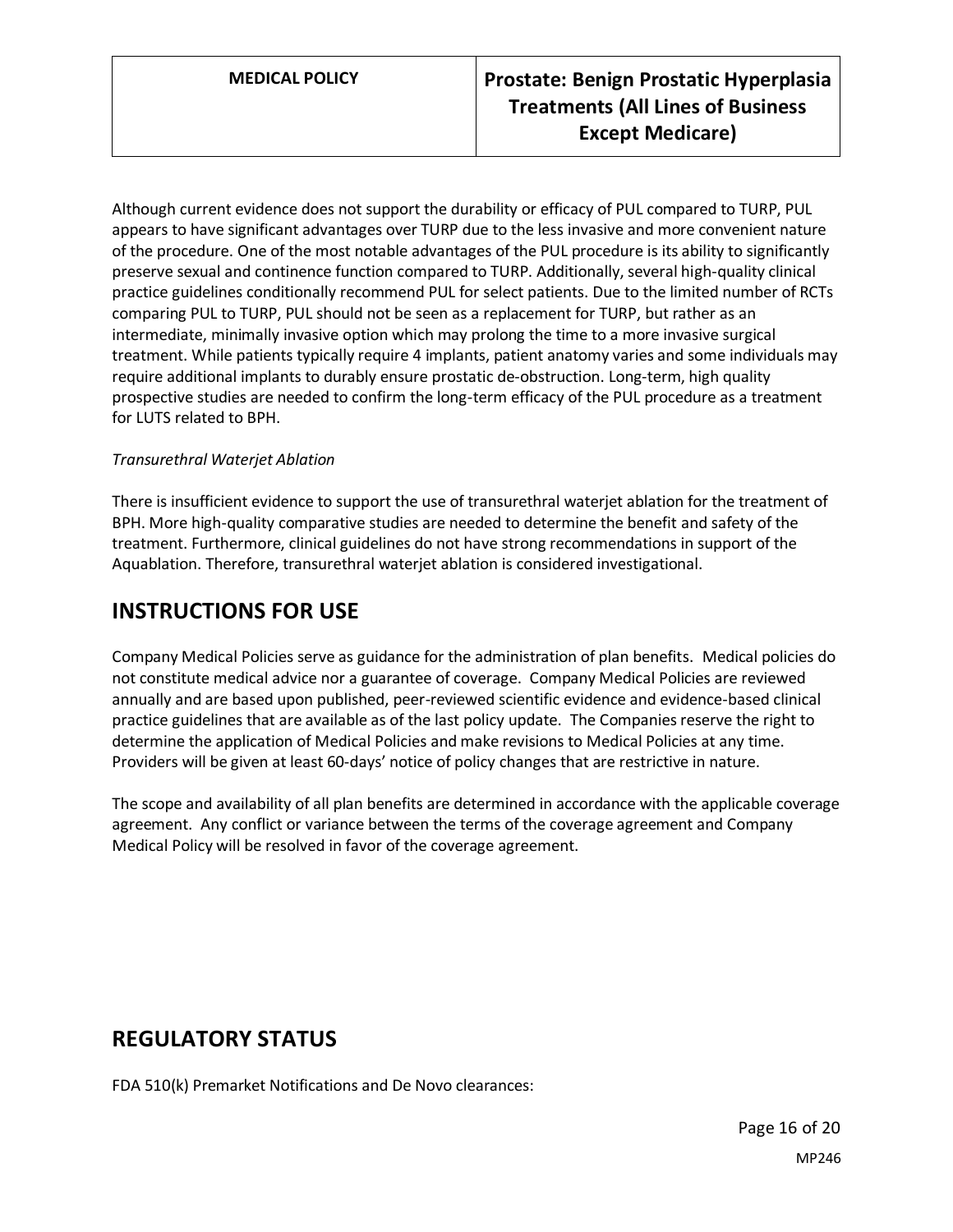| <b>Device and</b>                                                                | <b>Indications for Use</b>                                                                                                                                                                                                                                                                                                                                      | <b>Contraindications</b>                                                                                                                                                                                                                                                                                                                                                                                                            |
|----------------------------------------------------------------------------------|-----------------------------------------------------------------------------------------------------------------------------------------------------------------------------------------------------------------------------------------------------------------------------------------------------------------------------------------------------------------|-------------------------------------------------------------------------------------------------------------------------------------------------------------------------------------------------------------------------------------------------------------------------------------------------------------------------------------------------------------------------------------------------------------------------------------|
| Company                                                                          |                                                                                                                                                                                                                                                                                                                                                                 |                                                                                                                                                                                                                                                                                                                                                                                                                                     |
| Rezum system by<br>NxThera Inc.                                                  | The Rezum™ System is intended<br>to relieve symptoms,<br>obstructions, and reduce prostate<br>tissue associated with BPH. It is<br>indicated for men ≥ 50 years of<br>age with a prostate volume<br>$30cm3 \leq 80cm3$ . The Rezum<br>System is also indicated for<br>treatment of prostate with<br>hyperplasia of the central zone<br>and/or a median lobe. 32 | The use of the Rezūm System is<br>contraindicated for the following:<br>• Patients with a urinary sphincter<br>implant<br>• Patients who have a penile<br>prosthesis                                                                                                                                                                                                                                                                |
| Urolift System by<br>NeoTract Inc. <sup>33</sup>                                 | The UroLift System is indicated for<br>the treatment of symptoms due<br>to urinary outflow obstruction<br>secondary to benign prostatic<br>hyperplasia (BPH) in men age 50<br>and above.                                                                                                                                                                        | The UroLift® System should not<br>be used if the patient has:<br>Prostate volume of >80 cc<br>$\bullet$<br>An obstructive or protruding<br>$\bullet$<br>median lobe of the prostate<br>A urinary tract infection<br>$\bullet$<br>Urethra conditions that may<br>$\bullet$<br>prevent insertion of delivery<br>system into bladder<br>Urinary incontinence<br>$\bullet$<br>Current gross hematuria<br>٠<br>A known allergy to nickel |
| Aquabeam System<br>by Procept<br><b>BioRobotics</b><br>Corporation <sup>34</sup> | The AQUABEAM System is<br>intended for the resection and<br>removal of prostate tissue in<br>males suffering from lower<br>urinary tract symptoms (LUTS)<br>due to benign prostatic<br>hyperplasia.                                                                                                                                                             | Do not use the Aquabeam System<br>in patients with:<br>Active urinary tract or<br>$\bullet$<br>systemic infection<br>Known allergy to device<br>$\bullet$<br>materials<br>Inability to safely stop<br>$\bullet$<br>anticoagulants or antiplatelet<br>agents perioperatively<br>Diagnosed or suspected<br>cancer of the prostate                                                                                                     |

#### Mental Health Parity Statement

Coverage decisions are made on the basis of individualized determinations of medical necessity and the experimental or investigational character of the treatment in the individual case. In cases where medical necessity is not established by policy for specific treatment modalities, evidence not previously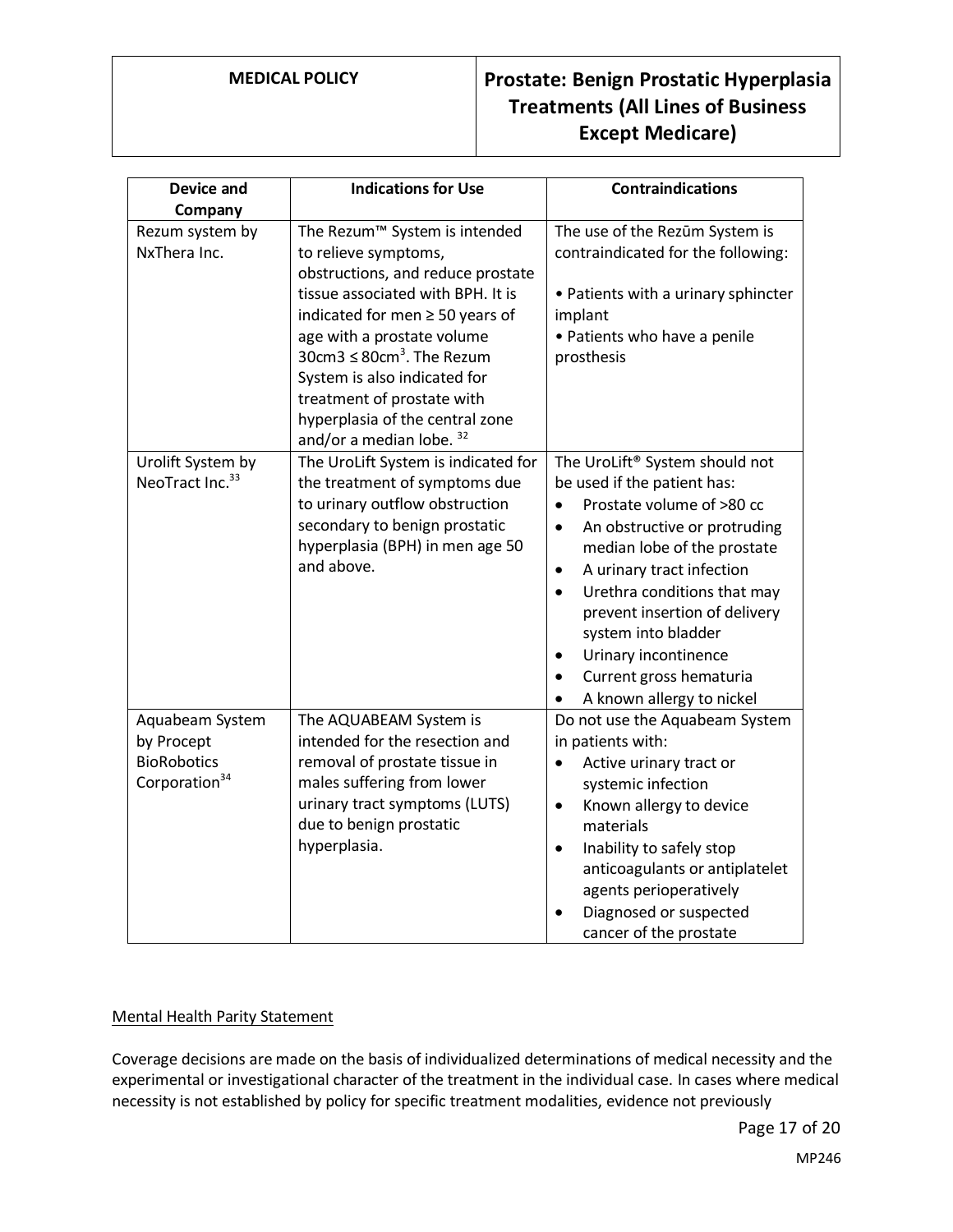considered regarding the efficacy of the modality that is presented shall be given consideration to determine if the policy represents current standards of care.

# **REFERENCES**

- 1. Urology Care Foundation. What is Benign Prostatic Hyperplasia (BPH)? [https://www.urologyhealth.org/urologic-conditions/benign-prostatic-hyperplasia-\(bph\)](https://www.urologyhealth.org/urologic-conditions/benign-prostatic-hyperplasia-(bph). Accessed 10/22/2021.
- 2. UpToDate. Patient education: Benign prostatic hyperplasia (BPH) (Beyond the Basics). [https://www.uptodate.com/contents/benign-prostatic-hyperplasia-bph-beyond-the-basics.](https://www.uptodate.com/contents/benign-prostatic-hyperplasia-bph-beyond-the-basics) Published 2018. Accessed 10/22/2021.
- 3. Verhamme K, Dieleman J, Bleumink G, Bosch J, Stricker BC, Sturkenboom M. Treatment strategies, patterns of drug use and treatment discontinuation in men with LUTS suggestive of benign prostatic hyperplasia: the Triumph project. *European urology.* 2003;44(5):539-545.
- 4. UpToDate. Surgical treatment of benign prostatic hyperplasia. [https://www.uptodate.com/contents/surgical-treatment-of-benign-prostatic](https://www.uptodate.com/contents/surgical-treatment-of-benign-prostatic-hyperplasia?search=transurethral-procedures-for-treating-benign-prostatic-&source=search_result&selectedTitle=1~150&usage_type=default&display_rank=1)[hyperplasia?search=transurethral-procedures-for-treating-benign-prostatic-](https://www.uptodate.com/contents/surgical-treatment-of-benign-prostatic-hyperplasia?search=transurethral-procedures-for-treating-benign-prostatic-&source=search_result&selectedTitle=1~150&usage_type=default&display_rank=1) [&source=search\\_result&selectedTitle=1~150&usage\\_type=default&display\\_rank=1.](https://www.uptodate.com/contents/surgical-treatment-of-benign-prostatic-hyperplasia?search=transurethral-procedures-for-treating-benign-prostatic-&source=search_result&selectedTitle=1~150&usage_type=default&display_rank=1) Published 2019. Accessed 10/22/2021.
- 5. American Urological Association. AUA Guideline: management of benign prostatic hyperplasia (BPH). 2010.
- 6. Reich O, Gratzke C, Bachmann A, et al. Morbidity, mortality and early outcome of transurethral resection of the prostate: a prospective multicenter evaluation of 10,654 patients. *The Journal of urology.* 2008;180(1):246-249.
- 7. Hayes Inc. Rezūm System (NxThera Inc.) for Benign Prostatic Hyperplasia. Published March 26, 2019. Archived March 38, 2021. [https://evidence.hayesinc.com/report/htb.rezumbph4331.](https://evidence.hayesinc.com/report/htb.rezumbph4331) Accessed 10/22/2021.
- 8. NeoTract Inc. A Straightforward Minimally Invasive Treatment: The UroLift® System. [https://www.urolift.com/physicians/procedure-device.](https://www.urolift.com/physicians/procedure-device) Accessed 10/22/2021.
- 9. ECRI Institute. ECRI Institute. Rezum System (Boston Scientific Corp.) for Treating Benign Prostatic Hyperplasia. [https://www.ecri.org/components/ProductBriefs/Pages/24742.aspx.](https://www.ecri.org/components/ProductBriefs/Pages/24742.aspx) Published 2019. Accessed 2/1/2021.
- 10. McVary KT, Rogers T, Roehrborn CG. Rezum Water Vapor Thermal Therapy for Lower Urinary Tract Symptoms Associated With Benign Prostatic Hyperplasia: 4-Year Results From Randomized Controlled Study. *Urology.* 2019;126:171-179. [https://pubmed.ncbi.nlm.nih.gov/30677455/#:~:text=Results%3A%20Lower%20urinary%20tract](https://pubmed.ncbi.nlm.nih.gov/30677455/#:~:text=Results%3A%20Lower%20urinary%20tract%20symptoms,%25)%20throughout%204years%20(P%20%3C) [%20symptoms,%25\)%20throughout%204years%20\(P%20%3C.](https://pubmed.ncbi.nlm.nih.gov/30677455/#:~:text=Results%3A%20Lower%20urinary%20tract%20symptoms,%25)%20throughout%204years%20(P%20%3C)
- 11. Miller LE, Chughtai B, McVary K, et al. Water vapor thermal therapy for lower urinary tract symptoms secondary to benign prostatic hyperplasia: Systematic review and meta-analysis. *Medicine (Baltimore).* 2020;99(30):e21365-e21365. <https://www.ncbi.nlm.nih.gov/pmc/articles/PMC7387023/>
- 12. Jung JH, Reddy B, McCutcheon KA, et al. Prostatic urethral lift for the treatment of lower urinary tract symptoms in men with benign prostatic hyperplasia. *Cochrane Database of Systematic Reviews.* 2019(5).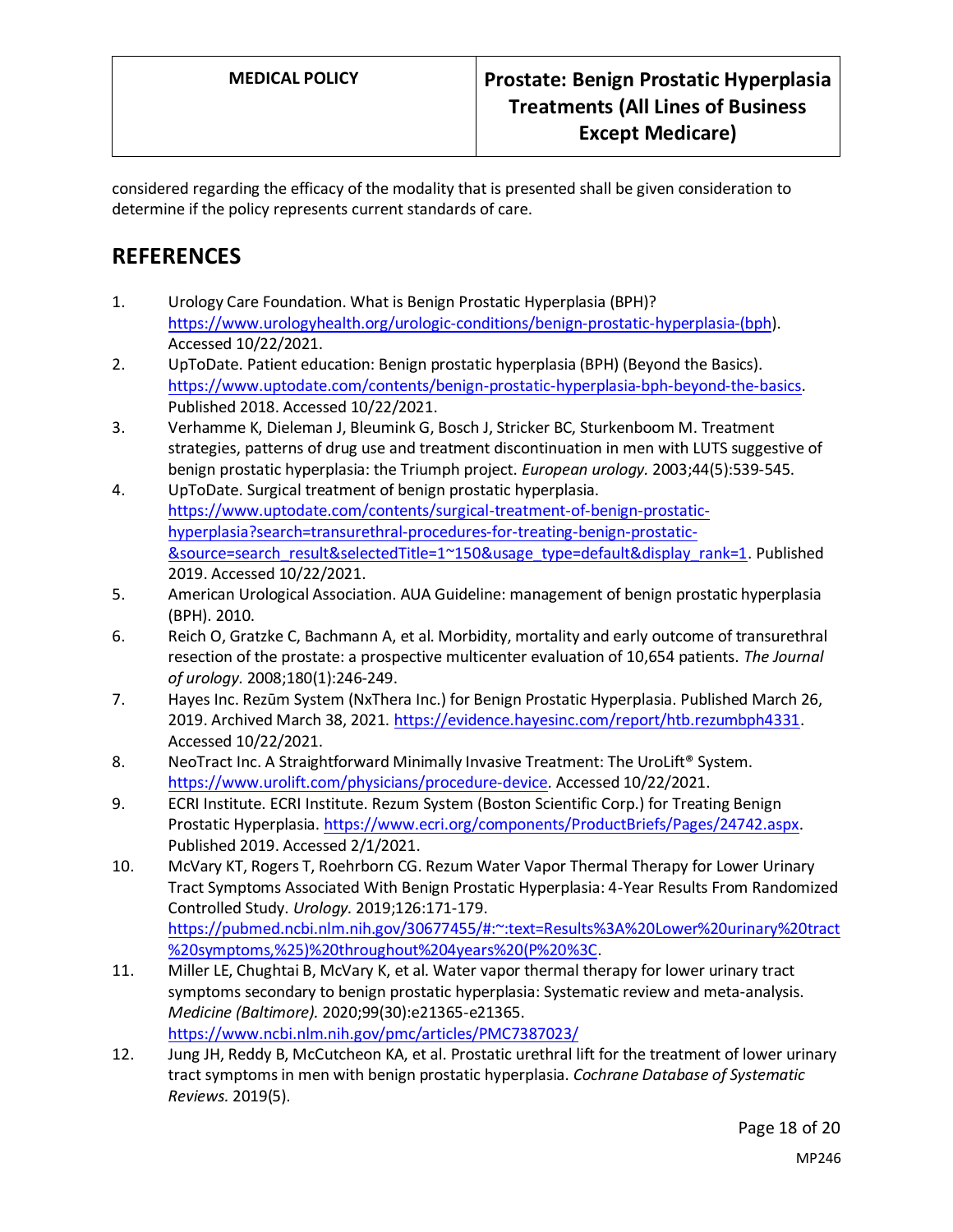- 13. ECRI Institute. UroLift System (NeoTract, Inc.) for Treating Benign Prostatic Hyperplasia. [https://www.ecri.org/components/ProductBriefs/Pages/23233.aspx.](https://www.ecri.org/components/ProductBriefs/Pages/23233.aspx) Published 2019. Accessed 10/22/2021.
- 14. ECRI Institute. Implantable Transprostatic Tissue Retractor System (UroLift) for Treating Benign Prostate Hyperplasia. [https://www.ecri.org/components/Target/Pages/30089.aspx.](https://www.ecri.org/components/Target/Pages/30089.aspx) Published 2017. Accessed 10/22/2021.
- 15. Hayes Inc. UroLift System (NeoTract Inc.) for Treatment of Benign Prostatic Hyperplasia. Published 7/9/2020[. https://evidence.hayesinc.com/report/htb.urolift3247.](https://evidence.hayesinc.com/report/htb.urolift3247) Accessed 10/22/2021.
- 16. Jones P, Rajkumar G, Rai BP, et al. Medium-term outcomes of Urolift (minimum 12 months follow-up): evidence from a systematic review. *Urology.* 2016;97:20-24.
- 17. Miller LE CB, Dornbier RA, McVary KT. Surgical Reintervention Rate after Prostatic Urethral Lift: Systematic Review and Meta-Analysis Involving over 2,000 Patients. *Journal of Urology.*  2020;204(5):1019-1026[. https://www.auajournals.org/doi/abs/10.1097/JU.0000000000001132](https://www.auajournals.org/doi/abs/10.1097/JU.0000000000001132)
- 18. Tanneru K, Gautam S, Norez D, et al. Meta-analysis and systematic review of intermediate-term follow-up of prostatic urethral lift for benign prostatic hyperplasia. *International Urology and Nephrology.* 2020;52(6):999-1008[. https://doi.org/10.1007/s11255-020-02408-y](https://doi.org/10.1007/s11255-020-02408-y)
- 19. Roehrborn CG, Barkin J, Gange SN, et al. Five year results of the prospective randomized controlled prostatic urethral LIFT study. *The Canadian journal of urology.* 2017;24(3):8802-8813.
- 20. Sonksen J, Gratzke C. Prostatic Urethral Lift (PUL) vs Transurethral Resection of the Prostate (TURP): 2 Year Results of the BPH6 Prospective, Multi-Center, Randomised Study. 2016. <https://uroliftdrgange.com/wp-content/uploads/2016/11/BPH6-2-Year.pdf>
- 21. Rukstalis D, Rashid P, Bogache WK, et al. 24‐month durability after crossover to the prostatic urethral lift from randomised, blinded sham. *BJU international.* 2016;118:14-22.
- 22. Sievert K-D, Schonthaler M, Berges R, et al. Minimally invasive prostatic urethral lift (PUL) efficacious in TURP candidates: A multicenter German evaluation after 2 years. *World journal of urology.* 2019;37(7):1353-1360.
- 23. Walsh LP. State of the art: advanced techniques for prostatic urethral lift for the relief of prostate obstruction under local anesthesia. *Can J Urol.* 2017;24(3):8859-8864.
- 24. Hayes Inc. Aquablation for Treatment of Benign Prostatic Hyperplasia. Published Mar 30, 2021. [https://evidence.hayesinc.com/report/htb.aquablation5017.](https://evidence.hayesinc.com/report/htb.aquablation5017) Accessed 10/22/2021.
- 25. Lerner LB, McVary KT, Barry MJ, et al. Management of Lower Urinary Tract Symptoms Attributed to Benign Prostatic Hyperplasia: AUA GUIDELINE PART I— Initial Work-up and Medical Management. *Journal of Urology.* 2021;206(4):806-817. <https://www.auajournals.org/doi/abs/10.1097/JU.0000000000002183>
- 26. National Institutes for Health and Care Excellence. Transurethral water vapour ablation for lower urinary tract symptoms caused by benign prostatic hyperplasia [https://www.nice.org.uk/guidance/ipg625/resources/transurethral-water-vapour-ablation-for](https://www.nice.org.uk/guidance/ipg625/resources/transurethral-water-vapour-ablation-for-lower-urinary-tract-symptoms-caused-by-benign-prostatic-hyperplasia-pdf-1899873984322501)[lower-urinary-tract-symptoms-caused-by-benign-prostatic-hyperplasia-pdf-1899873984322501.](https://www.nice.org.uk/guidance/ipg625/resources/transurethral-water-vapour-ablation-for-lower-urinary-tract-symptoms-caused-by-benign-prostatic-hyperplasia-pdf-1899873984322501) Published 2018. Accessed 10/22/2021.
- 27. Foster HE, Dahm P, Kohler TS, et al. Surgical management of lower urinary tract symptoms attributed to benign prostatic hyperplasia: AUA Guideline Amendment 2019. *The Journal of urology.* 2019;202(3):592-598.